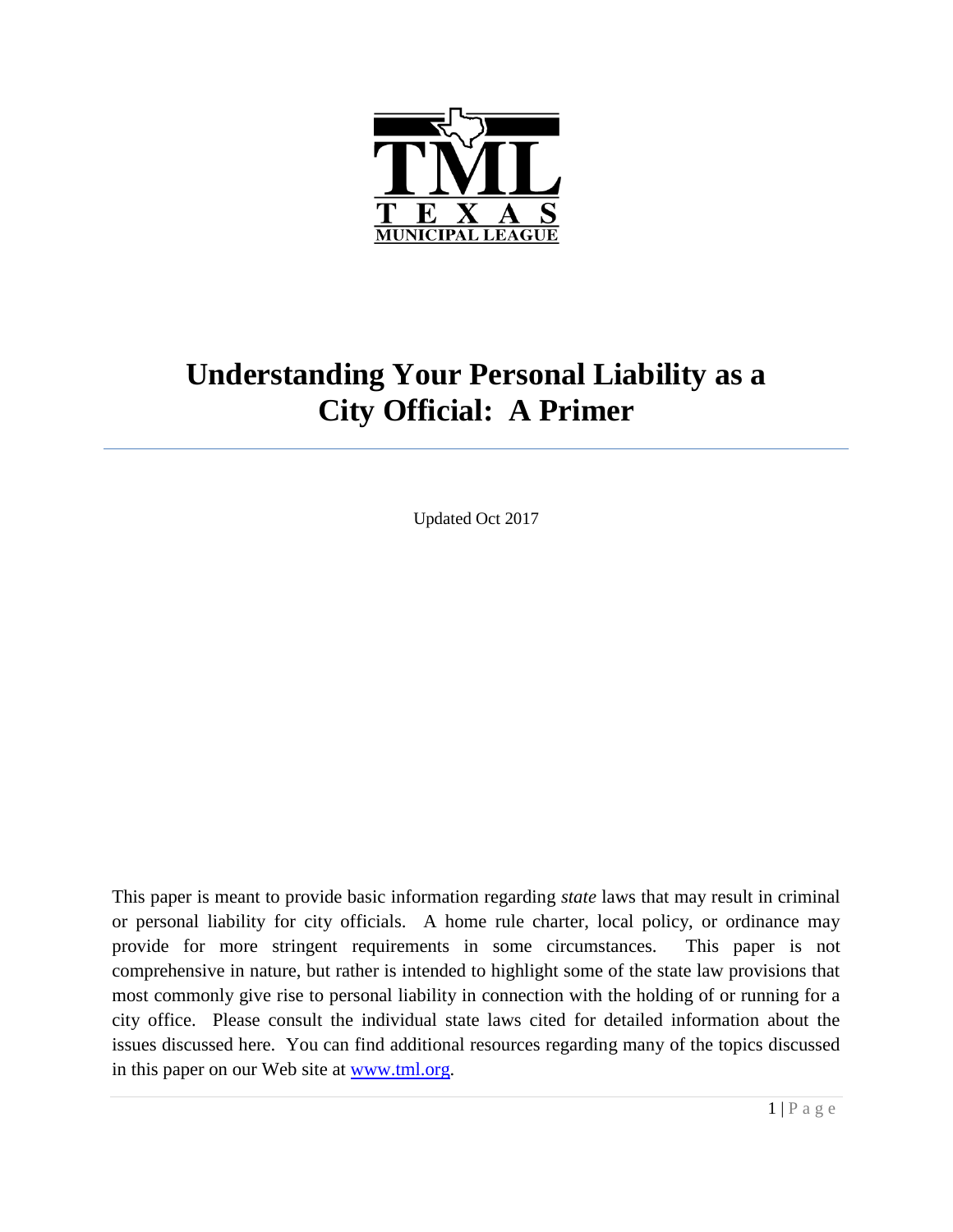# **TABLE OF CONTENTS**

| А.                                                                 |                                                                                                                                 |
|--------------------------------------------------------------------|---------------------------------------------------------------------------------------------------------------------------------|
| B.                                                                 |                                                                                                                                 |
| $\mathcal{C}$ .                                                    |                                                                                                                                 |
|                                                                    |                                                                                                                                 |
|                                                                    |                                                                                                                                 |
|                                                                    |                                                                                                                                 |
|                                                                    |                                                                                                                                 |
|                                                                    |                                                                                                                                 |
|                                                                    |                                                                                                                                 |
|                                                                    |                                                                                                                                 |
|                                                                    |                                                                                                                                 |
|                                                                    |                                                                                                                                 |
|                                                                    |                                                                                                                                 |
|                                                                    |                                                                                                                                 |
|                                                                    |                                                                                                                                 |
|                                                                    |                                                                                                                                 |
|                                                                    |                                                                                                                                 |
|                                                                    |                                                                                                                                 |
|                                                                    |                                                                                                                                 |
| <b>B.</b>                                                          |                                                                                                                                 |
|                                                                    |                                                                                                                                 |
|                                                                    |                                                                                                                                 |
|                                                                    |                                                                                                                                 |
| C.                                                                 |                                                                                                                                 |
| D.                                                                 |                                                                                                                                 |
| E.                                                                 |                                                                                                                                 |
| F.                                                                 |                                                                                                                                 |
|                                                                    |                                                                                                                                 |
| VIII. POLITICAL CONTRIBUTIONS, POLITICAL ADVERTISING, AND CAMPAIGN |                                                                                                                                 |
|                                                                    |                                                                                                                                 |
| A.                                                                 |                                                                                                                                 |
| <b>B.</b>                                                          |                                                                                                                                 |
|                                                                    |                                                                                                                                 |
|                                                                    |                                                                                                                                 |
|                                                                    | A.<br><b>B.</b><br>$\mathcal{C}$ .<br>D.<br>E.<br>A.<br>Falsification of Government Documents and the Misuse of Information  26 |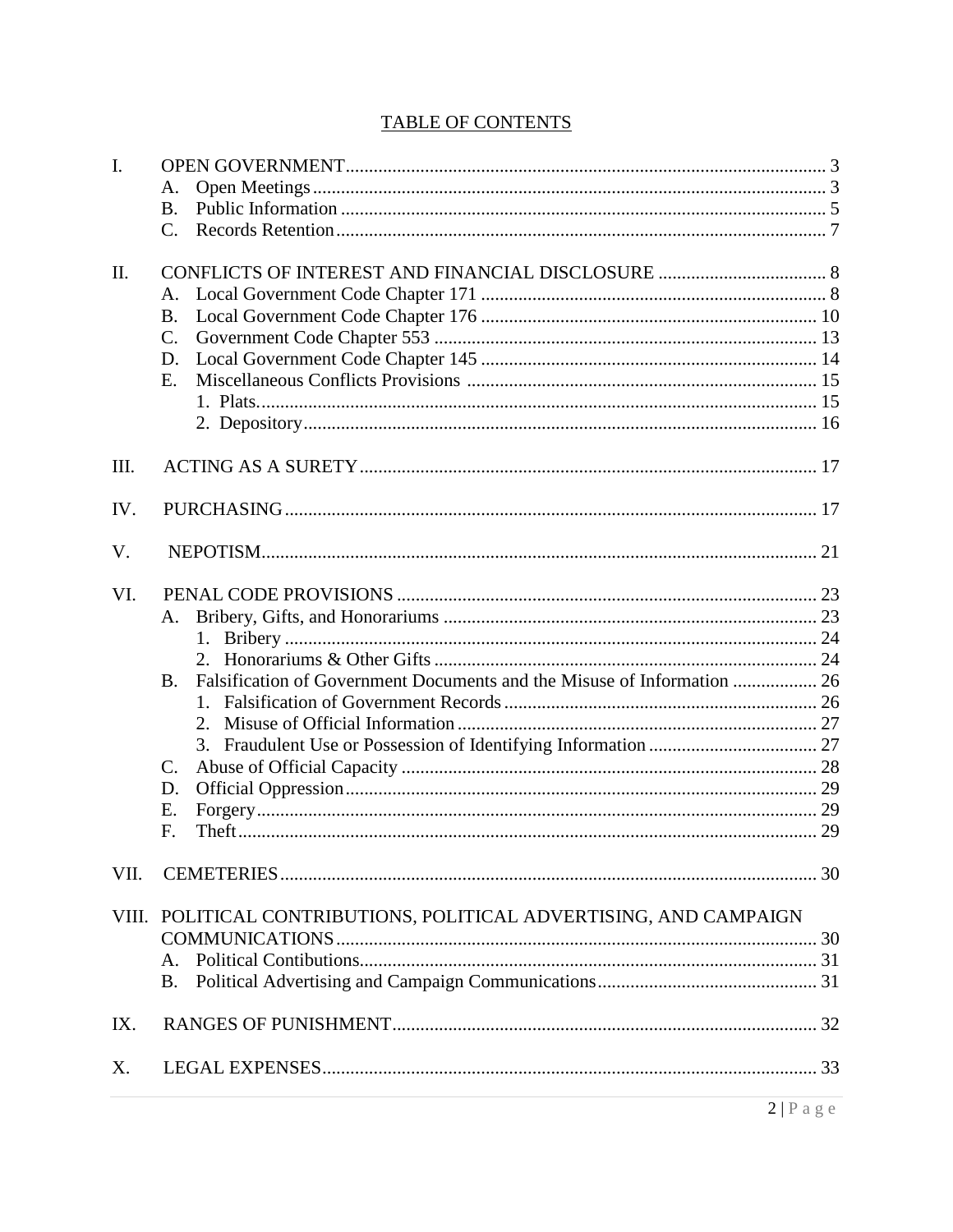## **I. OPEN GOVERNMENT**

This Section examines Texas open government laws related to meetings and records, both of which can result in personal liability for a local public official.

## **A. Open Meetings**

The Texas Open Meetings Act (TOMA) is found in chapter 551 of the Government Code. The TOMA works to protect the public's interest in knowing what a governmental body (e.g., a city council) decides and observing how and why a body reaches a decision. To that end, the general rule is that every regular, special, or called meeting of a governmental body, including a city council and some boards and commissions (depending on membership and authority), must be open to the public and comply with the requirements of the TOMA.<sup>1</sup>

The TOMA does not apply to every gathering of the members of a governmental body. For instance, attendance at purely social gatherings, candidate forums, or conventions and workshops is not a meeting under the TOMA, so long as any discussion of city business is incidental to the gathering and no formal action is taken.<sup>2</sup>

When a governmental body holds a meeting subject to the TOMA, the body must post a notice that includes the date, hour, place, and subject of the meeting.<sup>3</sup> There are additional notice requirements for a meeting held by videoconference.<sup>4</sup> The notice must be posted on a bulletin board at city hall in a place readily accessible to the public at all times for at least 72 hours before the meeting.<sup>5</sup> In addition, the following requirements apply to cities that have a Web site: (1) a city under 48,000 in population must post meeting notices on the site; and (2) a city over  $48,000$  in population must post the entire agenda on the site.<sup>6</sup> Emergency meetings to address a matter of urgent public necessity may be called with two hours notice that identifies the nature of the emergency.<sup>7</sup>

l

<sup>&</sup>lt;sup>1</sup> TEX. GOV'T CODE §§ 551.001(3)–(4) (defining the terms "governmental body" and "meeting"), 551.002 ("Every regular, special, or called meeting of a governmental body shall be open to the public, except as provided by this chapter.").

 $^{2}$  *Id.* § 551.001(4).

<sup>3</sup> *Id*. § 551.041.

<sup>4</sup> *Id*. § 551.127.

<sup>5</sup> *Id*. §§ 551.043, 551.050.

 $6$  *Id*. § 551.056(b)(1), (c)(1). The attorney general has explained that "[t]he terms 'agenda' and 'notice' have been used interchangeably in discussions of the Open Meetings Act, because of the practice of posting the agenda as the notice or as an appendix to the notice. However, an agenda of a meeting is defined as 'a list, outline, or plan of things to be considered or done,' while the notice of the meeting is a written announcement." Tex. Att'y Gen. Op. No. DM-228 (1993) at n.2 (citations omitted).

 $7$  TEX. GOV'T CODE § 551.045.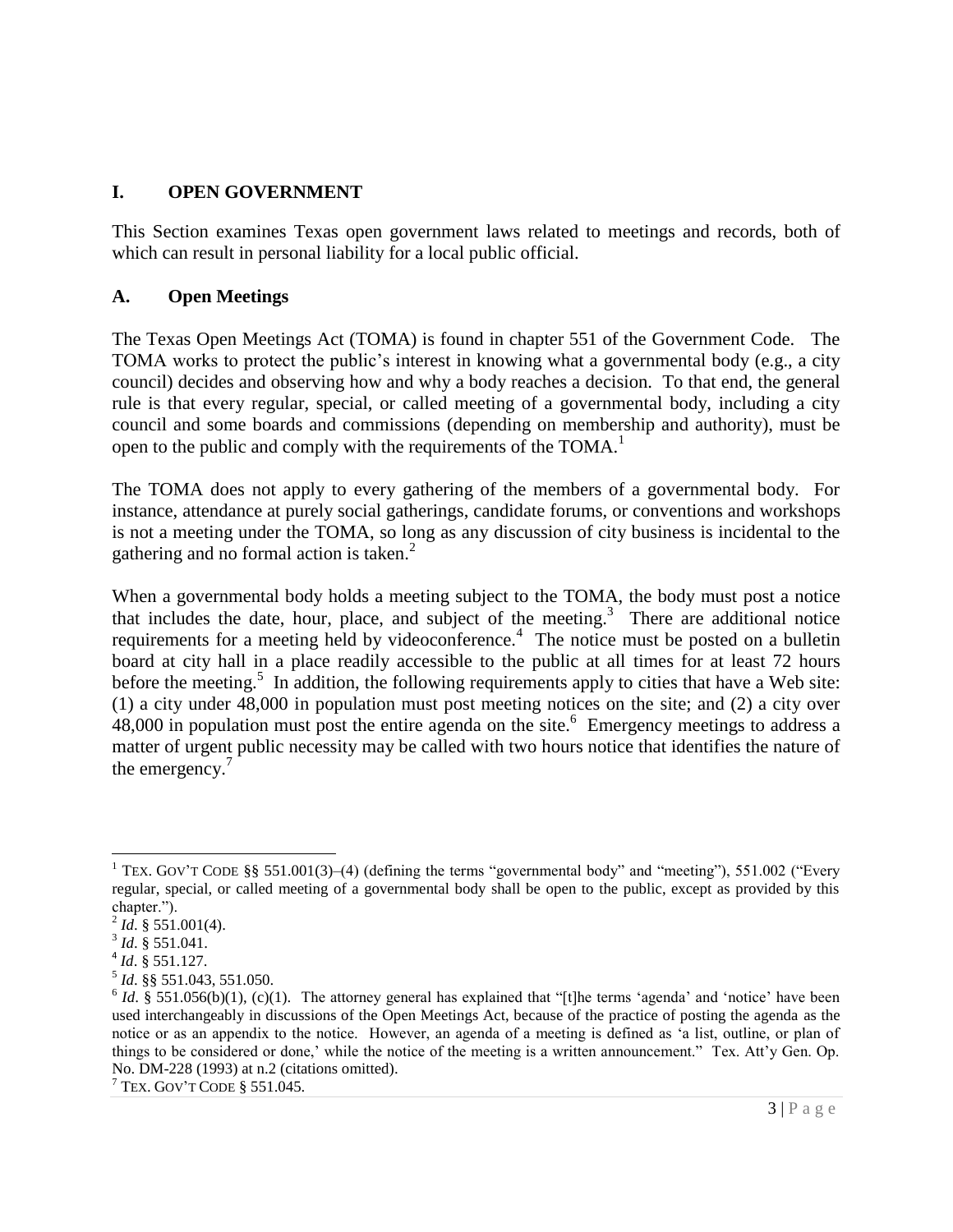If, at a meeting, a member of the public or the governmental body inquires about a subject not on the agenda, any response must be limited to either (1) a statement of factual information; or (2) a recitation of existing policy.<sup>8</sup> And any deliberation or decision about the subject must be limited to a proposal to place the subject on a future agenda.<sup>9</sup> The governing body of a city may receive from staff, or a member of the body may make, a report about "items of community interest" without having given notice of the subject matter if no action is taken in regard to the item.<sup>10</sup>

There are various exceptions that authorize closed meetings, also known as "executive sessions." Some of the most commonly-used exceptions include discussions involving: (1) the purchase or lease of real property; (2) the receipt of gifts; (3) consultations with an attorney; (5) personnel matters; (5) economic development; and (6) certain security matters.<sup>11</sup> The governing body must first convene in open session, identify which issues will be discussed in executive session, and cite the time and applicable exception.<sup>12</sup> All final actions, decisions, or votes must be made in an open meeting. $^{13}$ 

Cities must keep written minutes (or a "certified agenda" for executive sessions) or recordings of all meetings, except those involving a closed consultation with an attorney.<sup>14</sup> The minutes of an open meeting must state the subject of deliberations and indicate each vote, decision, or other action taken.<sup>15</sup> Minutes do not have to be a verbatim transcript. Minutes of open meetings must be kept forever.<sup>16</sup> Executive session certified agendas or recordings must be kept for at least two years, and longer if litigation is pending.<sup>17</sup> A home-rule city with a population of 50,000 or more must make a video and audio recording of each regularly scheduled open meeting available on its Web site. $18$ 

Penalties for violating the TOMA range from having actions voided to the imposition of fines and incarceration. Any action taken in violation of the TOMA is voidable and may be reversed in a civil lawsuit.<sup>19</sup> There are four criminal provisions under the Act; those provisions prohibit: (1) knowingly conspiring to circumvent the Act by meeting in numbers less than a quorum for the purpose of secret deliberations;<sup>20</sup> (2) calling or participating in an impermissible closed meeting;<sup>21</sup> (3) participating in a closed session without a certified agenda or tape recording;<sup>22</sup> and

 $\overline{\phantom{a}}$ 8 *Id*. § 551.042.

<sup>9</sup> *Id*.

<sup>&</sup>lt;sup>10</sup>Id. § 551.0415 (defining "items of community interest" to include things like an expression of thanks, congratulations, or condolence).

<sup>11</sup>*Id*. §§ 418.183, 551.071, 551.072, 551.073, 551.074, 551.076, 551.087.

<sup>12</sup> *Id*. §§ 551.101, 551.103(c)(3).

<sup>13</sup> *Id*. § 551.102.

<sup>14</sup> *Id*. §§ 551.021, 551.103.

<sup>15</sup> *Id*. § 551.021.

<sup>&</sup>lt;sup>16</sup>13 TEX. ADMIN. CODE § 7.125 (Tex. St. Lib. & Archives Comm'n, Local Schedule GR). Local retention schedules are available at *https://www.tsl.texas.gov/slrm/recordspubs/localretention.html*.

<sup>17</sup> TEX. GOV'T CODE § 551.104.

<sup>18</sup> *Id*. § 551.128.

<sup>19</sup> *Id*. §§ 551.141-.142.

<sup>20</sup> *Id*. § 551.143.

<sup>21</sup> *Id*. § 551.144.

<sup>22</sup> *Id*. § 551.145.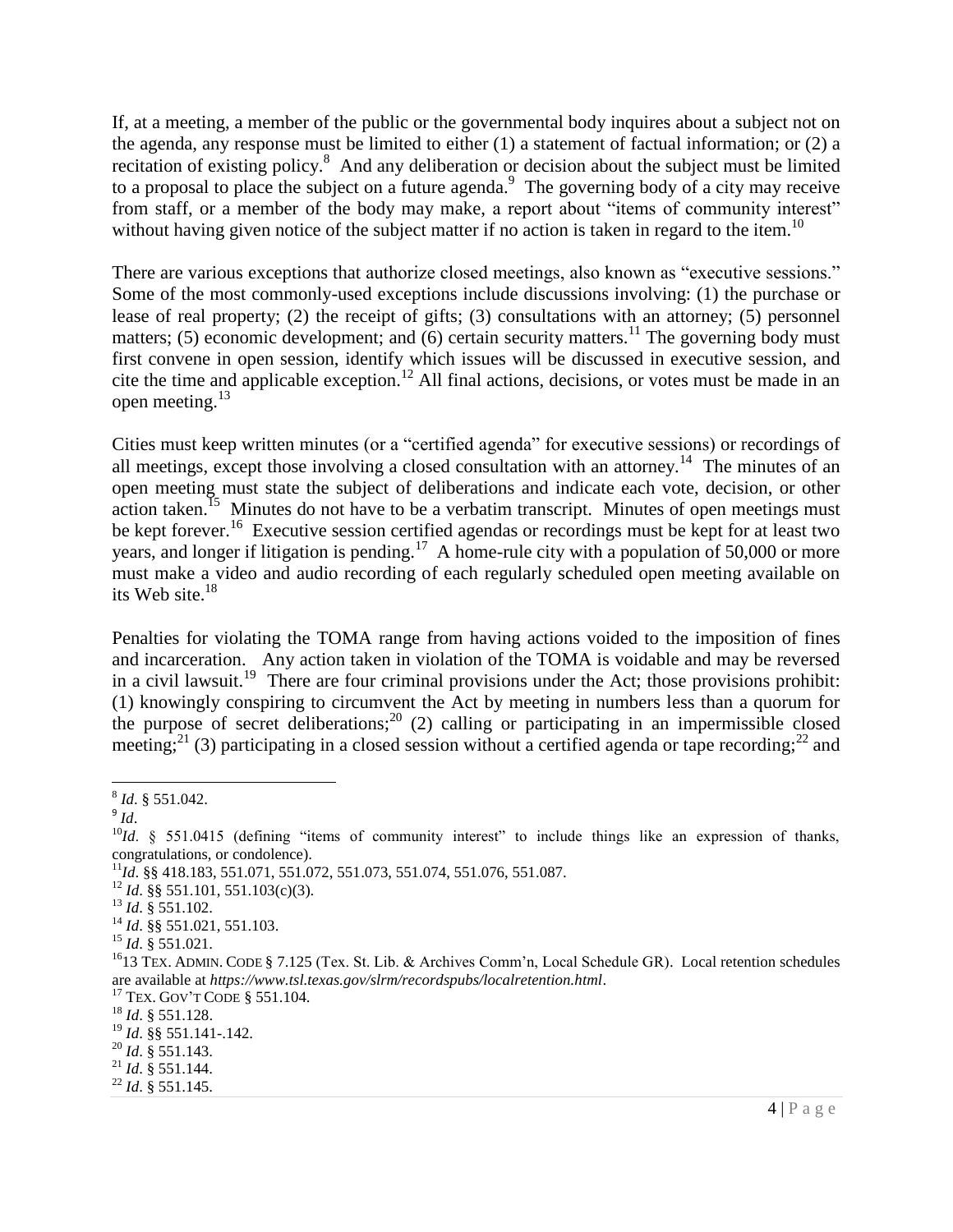(4) disclosing a certified agenda or recording of a closed meeting to a member of the public.<sup>23</sup> Violations are misdemeanor offenses. Depending upon the offense, fines may be up to \$2,000, and incarceration may be up to six months.

As to the second violation—calling or participating in an illegal closed meeting—an official may be convicted for participating even if unaware that the meeting is prohibited.<sup>24</sup> It is a defense that the member or the official acted in reasonable reliance on a: (1) court order; (2) written opinion of a court of record; (3) written attorney general's opinion; or (4) written opinion of the attorney for the governing body. $25$ 

Elected and appointed officials who are members of a governmental body subject to the TOMA must complete a one hour open meetings training course regarding the Act.<sup>26</sup> If a member of the governmental body fails to attend the required training course, it does not impact the validity of an action taken by the governmental body.<sup>27</sup> A certificate of course completion is admissible as evidence in a criminal prosecution under the TOMA, although it is not prima facie evidence that the defendant knowingly violated the TOMA.<sup>28</sup>

# **B. Public Information**

The Texas Public Information Act (PIA) is found in Government Code Chapter 552. Under the PIA, information that is written, produced, collected, assembled, or maintained in connection with the transaction of official city business is generally available to the public.<sup>29</sup> While many cities have professional staff that manage the city's records and respond to public requests for records, it is important for officials to have an understanding of what constitutes a public record and the duties of a city under the PIA.

The PIA applies to all city records, on practically any media and created on any device.<sup>30</sup> For example, items such as handwritten notes taken by a city councilmember during a city council meeting, an interview, or during an evaluation in connection with the official business of the city are public records.<sup>31</sup> E-mails sent from a councilmember's personal computer to constituents relating to city business are public records subject to the PIA. $^{32}$ 

When a city receives a request, it should never inquire why a person is requesting information, but if a request for information is unclear, a city official may ask for clarification.<sup>33</sup> All requests

<sup>33</sup> *Id*. § 552.222.

l <sup>23</sup> *Id*. § 551.146.

<sup>24</sup> *Tovar v. State*, 949 S.W.2d 370 (Tex. App.—San Antonio 1997), *aff'd*, 978 S.W.2d 584 (Tex. Crim. App. 1998).

<sup>&</sup>lt;sup>25</sup> TEX. GOV'T CODE § 551.144(c).

<sup>26</sup> *Id*. § 551.005(a).

<sup>27</sup> *Id*. § 551.005(f).

<sup>28</sup> *Id*. § 551.005(g).

<sup>29</sup> *Id*. § 552.002.

 $30 \overline{Id}$ .

<sup>&</sup>lt;sup>31</sup> *See, e.g.*, Open Records Decision Nos. 626 (1994) (concluding handwritten notes taken during oral interview by Texas Department of Public Safety promotion board members are subject to the PIA), 450 (1986) (concluding handwritten notes taken by appraiser while observing teacher's classroom performance are subject to the PIA) . <sup>32</sup> *See* GOV'T CODE § 552.002 (defining "public information").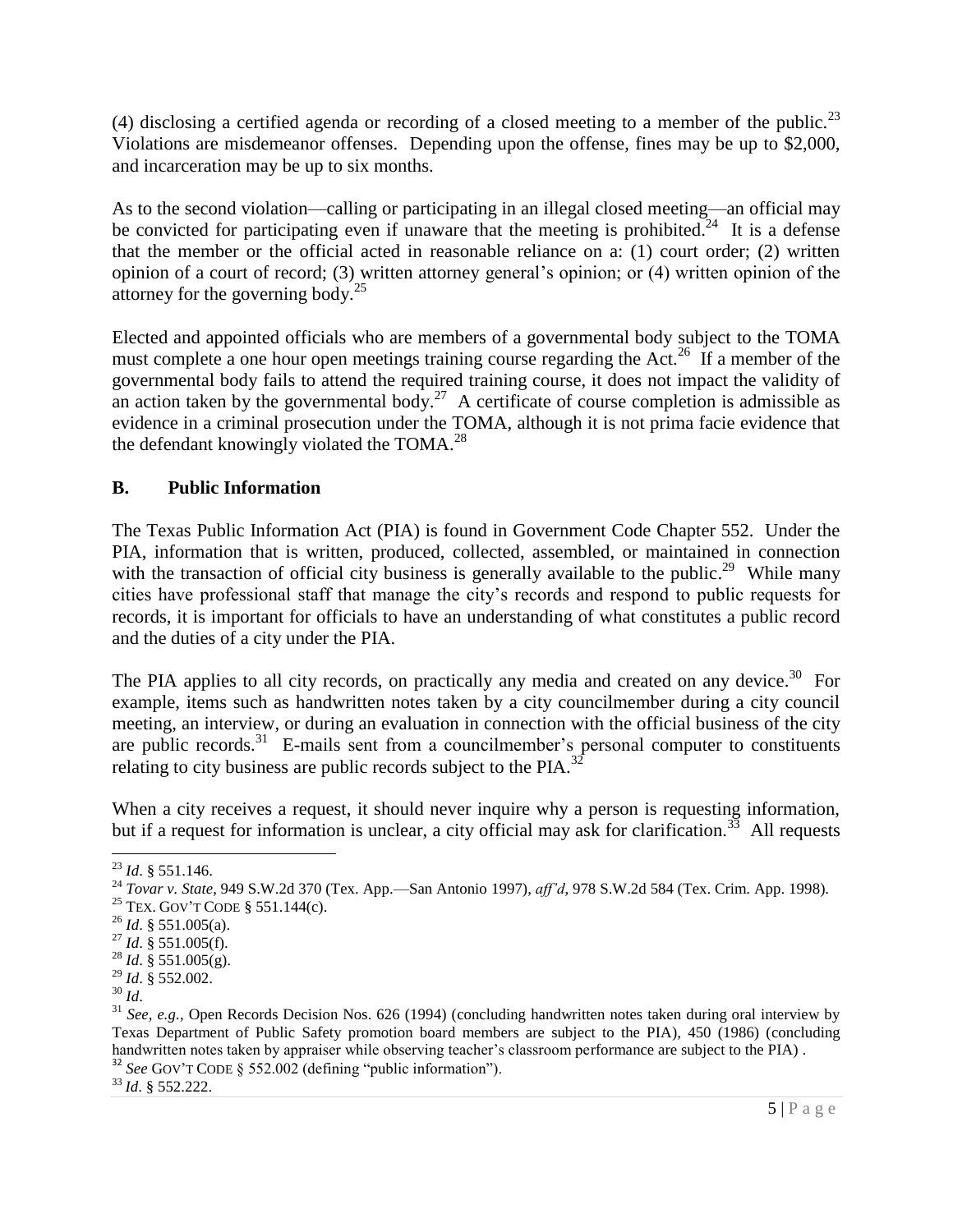should be treated the same, without regard to the requestor's identity.<sup>34</sup> Members of the public may request copies of information or inspect information at city hall, and information should be available, at a minimum, during normal business hours.<sup>35</sup>

Certain specifically-listed information is made "automatically" public under the PIA. For example, a completed report, audit, evaluation, or investigation made of, for, or by a governmental body must almost always be released unless made confidential under law.<sup>36</sup> Information must be released "promptly," which is defined in the PIA as being "as soon as possible under the circumstances, that is, within a reasonable time, without delay."<sup>37</sup> If a requestor seeks a large volume of information, a city may certify to the requestor in writing a reasonable date by which it will provide the information.<sup>38</sup> 

While certain information has to be disclosed, there are literally hundreds of exceptions that either allow or require (also known as permissive and mandatory exceptions) a city to withhold certain types of information. The exceptions range from information regarding ongoing law enforcement investigations to certain medical information. If a city official believes that requested information is confidential by law or may be withheld pursuant to an exception, the city has ten business days to seek an attorney general ruling to allow it to withhold the information, and an additional five business days to submit samples of the information with arguments as to why the information may be withheld.<sup>39</sup> Generally, the only way that a city can withhold information under the PIA is if the attorney general rules that it may do so, and missing the ten-day deadline may waive the city's right to withhold.<sup>40</sup> Because of the strict deadlines, cities should develop procedures for receiving and processing requests for information. Both city staff and officials should be familiar with any such procedures.

A city may charge fees for providing public information.<sup>41</sup> In many cases, the fees may include the reasonable costs of copies and labor.<sup>42</sup> If a city does not act in good faith in calculating the costs, a requestor is entitled to recover three times the amount of the overcharge actually paid.<sup>43</sup>

The PIA provides for both criminal penalties and civil remedies. The criminal provisions prohibit: (1) willfully destroying, mutilating, removing without permission, or altering public information;<sup>44</sup> (2) distributing information that is confidential under the PIA, knowingly using

 $\overline{a}$ <sup>34</sup> *Id*. § 552.223. A city is not, however, required to accept or comply with a request for information from a person who is imprisoned or confined in a correctional facility. *Id*. § 552.028.

<sup>35</sup> *Id*. §§ 552.021, 552.221.

<sup>36</sup> *Id.* § 552.022.

<sup>37</sup> *Id.* § 552.221.

<sup>38</sup> *Id.*

<sup>&</sup>lt;sup>39</sup> *Id.* § 552.301; *but see* TEX. OCC. CODE § 1701.662 (establishing a different time frame to request an attorney general decision for body worn camera recordings).

 $^{40}$  TEX. GOV'T CODE § 552.301. There are a limited number of statutes that allow a city to withhold information without requesting a ruling from the attorney general. *See, e.g.*, *id.* § 552.1175(f) (relating to the address, phone number, social security number and personal family information of peace officers and others).

<sup>41</sup> *Id.* §§ 552.261–.275.

<sup>42</sup> *Id.* § 552.261.

<sup>43</sup> *Id.* § 552.269.

<sup>44</sup> *Id.* § 552.351.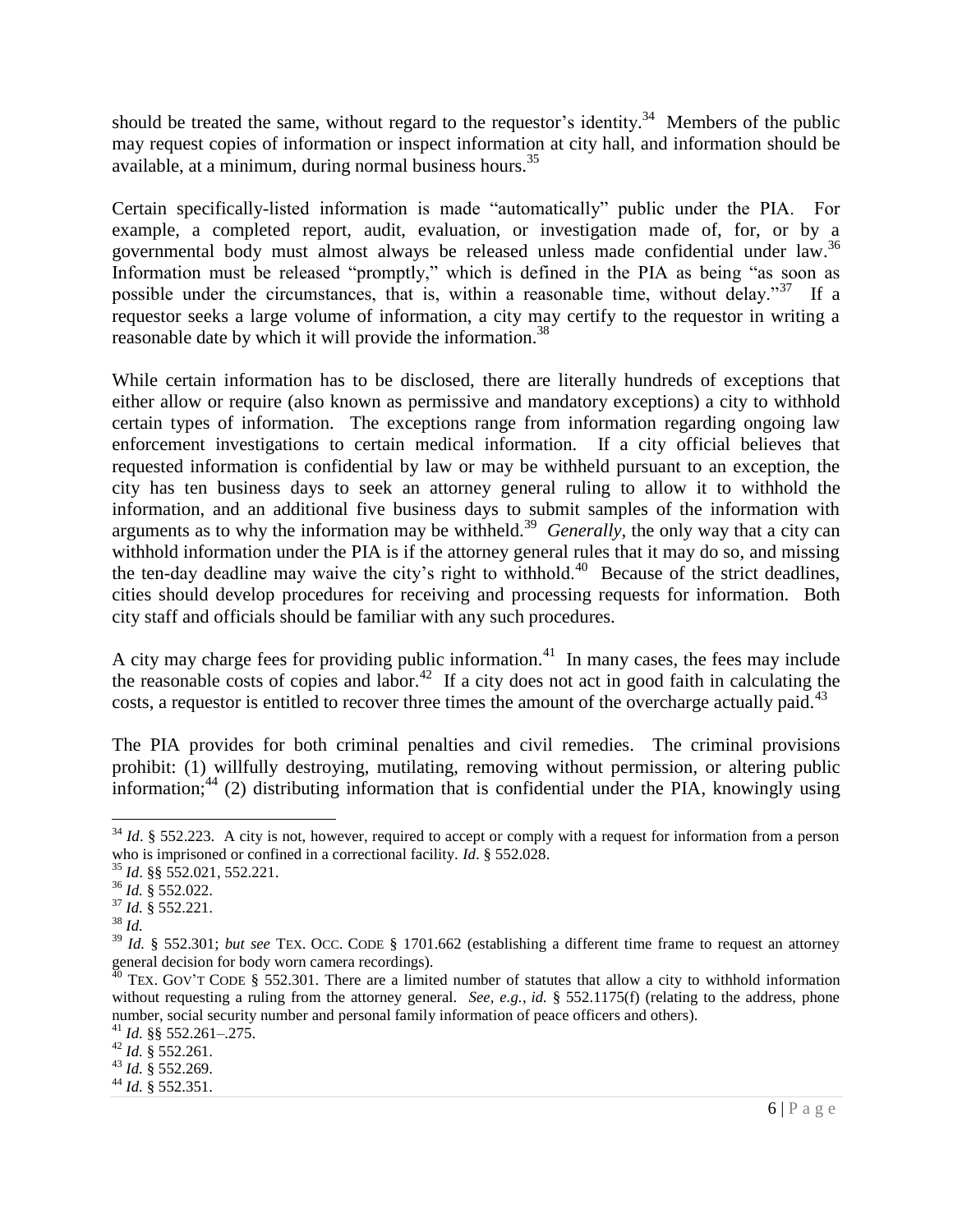confidential information in an impermissible manner, permitting inspection of confidential information by a person who is not authorized to inspect the information, or disclosing confidential information to an unauthorized person;<sup>45</sup> or  $(3)$  with criminal negligence, failing or refusing to give access to or provide copies of public information to a requestor.  $46$  Violations are misdemeanor offenses. Depending on the offense, fines may be up to \$4,000 and up to six months in jail may be served.<sup>47</sup> A city official may also be ordered to release public information by a civil court.<sup>48</sup> In addition to constituting a crime, violations of the second and third offenses listed above also constitute official misconduct and thus, may be grounds for removal under the "official misconduct" provisions of Texas Local Government Code Sections 21.025(a)(2) and 21.031(a) or through a recall or other removal action authorized by a city charter.

As to the third offense—failing or refusing to provide access to or copies of information—it is, by its terms, limited to an officer for public information or the officer's agent. Therefore, it likely would not apply to a councilmember.

## **C. Records Retention**

The Local Government Records Act (LGRA) is found in Chapters 201 through 205 of the Local Government Code. Under the LGRA, a city is required to establish a records management program.<sup>49</sup> In simple terms, such a program generally addresses the creation, use, maintenance, retention, preservation, and disposal of city records.

Local government records created or received in the transaction of official business or the creation or maintenance of which were paid for by public funds are city property and must be preserved and managed in accordance with state  $\text{law}^{\text{50}}$ . There are statutory procedures by which a city can seek to recover a local government record.<sup>51</sup>

It is a Class A misdemeanor for an officer or employee to knowingly or intentionally violate the LGRA or rules adopted pursuant to the LGRA by: (1) impermissibly destroying or alienating a local government record; or (2) intentionally failing to deliver records to a successor in office as required by the LGRA.<sup>52</sup>

 $\overline{a}$ <sup>45</sup> *Id.* § 552.352.

<sup>&</sup>lt;sup>46</sup> *Id.* § 552.353. It is an affirmative defense that the officer reasonably believed that public access was not required and that (1) the officer relied on a court order or attorney general opinion, (2) the officer requested a decision from the attorney general, (3) the governmental body filed a petition for declaratory judgment after the attorney general issued a ruling; or (4) the person is an agent of an officer for public information and relied on the written instructions of that officer not to disclose the information. *Id.* 47 *Id.* §§ 552.351–.353.

<sup>48</sup> *Id.* § 552.321.

<sup>49</sup> TEX. LOC. GOV'T CODE §§ 203.026, 203.047.

<sup>50</sup> *Id*. § 201.005.

<sup>51</sup> *Id*. § 202.005.

<sup>52</sup> *Id*. § 202.008. As discussed elsewhere, city records are also protected from destruction by state laws outside of the LGRA. *See* TEX. GOV'T CODE § 552.351 (providing that the willful destruction or mutilation of a public record is a criminal offense), TEX. PENAL CODE § 37.10(3) (providing that the intentional destruction of a governmental record is a criminal offense).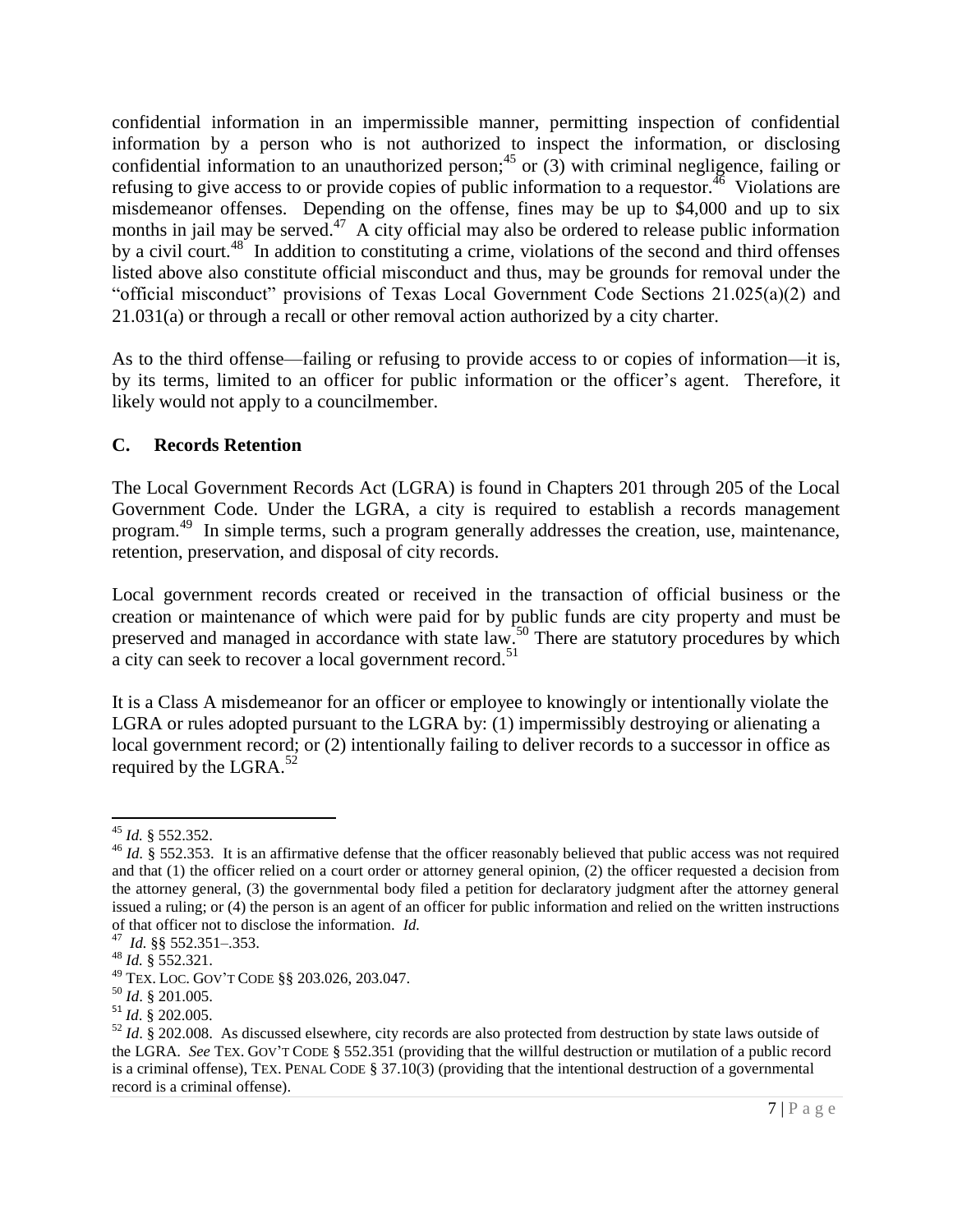## **II. CONFLICTS OF INTEREST AND FINANCIAL DISCLOSURE**

A common source of alleged wrongdoing revolves around conflicts of interest. Whether real or perceived, these allegations often arise out of a conflict of interest relating to personal financial gain, employment, or special treatment for family members or business relations. This section highlights various state laws that require city officials disclose information about these matters to the public by filling out some type of disclosure or abstaining from voting on a matter. If you have any doubt whether you have a conflict of interest, you should comply with these requirements.

## **A. Local Government Code Chapter 171: Real Property and Business Interests**

Chapter 171 of the Local Government Code regulates local public officials' conflicts of interest.<sup>53</sup> It prohibits a local public official from voting on or participating in a matter involving a business entity or real property in which the official has a substantial interest if an action on the matter will result in a special economic effect on the business that is distinguishable from the effect on the public, or in the case of a substantial interest in real property, it is reasonably foreseeable that the action will have a special economic effect on the value of the property, distinguishable from its effect on the public.<sup>54</sup>

A public official who has such interest is required to file, before a vote or decision on any matter involving the business entity or real property, an affidavit with the city's official record keeper (usually the city secretary), stating the nature and extent of the interest.<sup>55</sup> In addition, a public official is required to abstain from further participation in the matter except when a majority of the members of the governing body also have a substantial interest and are required to file and do file affidavits of similar interests on the same official matter.<sup>56</sup>

The term "local public official" is defined to mean "a member of the governing body or another officer, whether elected, appointed, paid, or unpaid, of any . . . municipality . . . or other local governmental entity who exercises responsibilities beyond those that are advisory in nature."<sup>57</sup> This term includes a member of a planning and zoning commission.<sup>58</sup>

A public official has a substantial interest in a business entity if the official:

(1) owns 10 percent or more of the voting stock or shares of the business entity;

(2) owns either 10 percent or more or \$15,000 or more of the fair market value of the business entity; or

(3) receives funds from the business entity that exceed 10 percent of the person's gross income for the preceding year.<sup>59</sup>

l

<sup>53</sup> TEX. LOC. GOV'T CODE §§ 171.001–.010.

<sup>54</sup> *Id.* § 171.004.

<sup>55</sup> *Id*.

<sup>56</sup> *Id*.

<sup>57</sup> *Id.* § 171.001(1).

<sup>58</sup> Tex. Att'y Gen. Op. Nos. KP-0105 (2016), DM-309 (1994).

<sup>59</sup> TEX. LOC. GOV'T CODE § 171.002(a).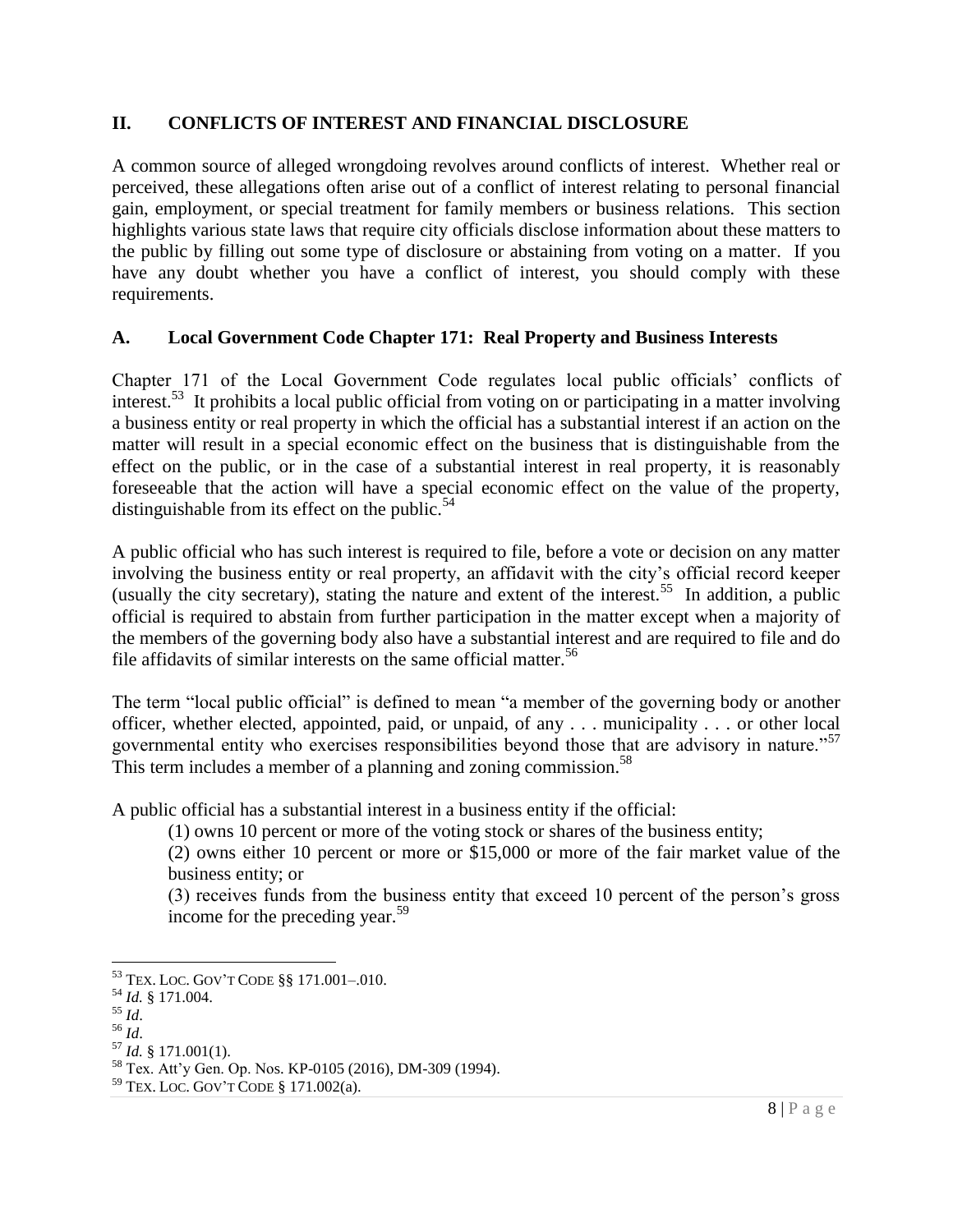A public official has a substantial interest in real property if the interest is an equitable or legal ownership interest with a fair market value of \$2,500 or more.<sup>60</sup>

A public official is also considered to have a substantial interest in a business entity or real property if the official's relative within the first degree of consanguinity (blood) or affinity (marriage) has a substantial interest in the business entity or real property.<sup>61</sup> As such, any "substantial interest" that a public official's spouse, parent, child, step-child, father or mother-inlaw, or son or daughter-in-law has is imputed to the public official. For example, a public official has a "substantial interest" in a business that employs the official's daughter if the official's daughter earns a small income, which exceeds ten percent of her gross income.<sup>62</sup>

A business entity is defined as "a sole proprietorship, partnership, firm, corporation, holding company, joint-stock company, receivership, trust, or any other entity recognized by law."<sup>63</sup> A nonprofit corporation is considered a business entity.<sup>64</sup> The term also includes a business entity that represents an entity or person with an interest in a matter before the city council.<sup>65</sup> Public entities such as a city, state university or school district, are not a business entities.<sup>66</sup>

The limit on "further participation" by a public official who has a conflict does not preclude the public official from attending meetings, including executive session meetings, relevant to the matter in which he has a substantial interest, provided that the official remains silent during the deliberations.<sup>67</sup> Thus, an interested public official does not participate in a matter by merely attending an executive session on the matter and remaining silent during the deliberations.<sup>68</sup>

The question of whether a vote or decision has a "special economic effect" on a business entity or on the value of real property is generally a question of fact.<sup>69</sup> However, a vote or decision will, as a matter of law, have a "special economic effect" if the governing body considers purchasing goods or services from a business entity in which a local public official has a substantial interest.<sup>70</sup> Additionally, the issue of whether a vote or decision has a special economic effect may be answered as a matter of law in the context of the purchase or sale of an interest in real property.<sup>71</sup>

Whether it is "reasonably foreseeable" that an action on the matter will have a special economic effect on the value of the property, distinguishable from its effect on the public, is fact specific.<sup>72</sup>

 $^{61}$  *Id.* § 171.002(c).

 $\overline{\phantom{a}}$ 

<sup>60</sup> *Id.* § 171.002(b).

<sup>62</sup> Tex. Att'y Gen. Op. No. JC-0063 (1999).

<sup>63</sup> TEX. LOC. GOV'T CODE § 171.001(2).

<sup>64</sup> Tex. Att'y Gen. Op. No. JM-424 (1986), at 2.

<sup>65</sup> Tex. Att'y Gen. Op. No. DM-309 (1994), at 2.

<sup>66</sup> Tex. Att'y Gen. Op. Nos. GA-0826 (2010), at 1, DM-267 (1993), at 2, JM-852 (1988), at 2.

<sup>67</sup> Tex. Att'y Gen. Op. No. GA-0334 (2005), at 6.

<sup>68</sup> *Id.*

<sup>69</sup> Tex. Att'y Gen. Op. No. GA-0796, at 4 (2010); Tex. Att'y Gen. LO-98-052.

<sup>70</sup> Tex. Att'y Gen. Op. No. GA-0136 (2004), at 3.

<sup>71</sup> Tex Att'y Gen. Op. No. GA-0796 (2010), at 4 (discussing *Dallas Cnty. Flood Control Dist. No. 1 v. Cross*, 815 S.W.2d 271, 281-82 (Tex. App.—Dallas 1991, writ denied)).

<sup>72</sup> Tex. Att'y Gen. LO-96-049.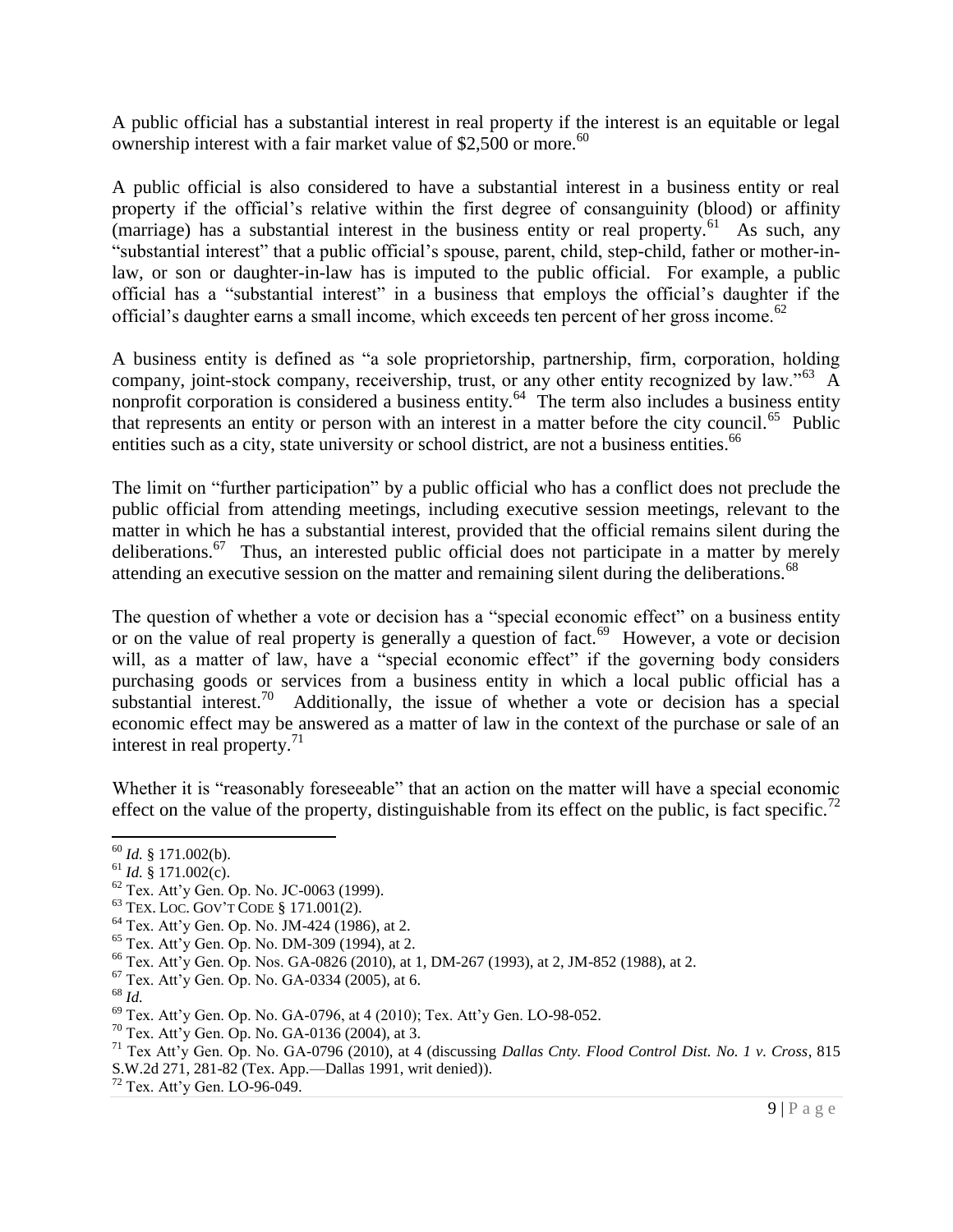In instances where the economic effect is direct and apparent at the time of the action, both a court and the attorney general have concluded that the economic effect was "reasonably foreseeable."<sup>73</sup>

There are special rules beyond the filing of an affidavit and abstaining from voting that apply to the adoption of a budget. If an item of the budget is specifically dedicated to a contract with a business entity in which a member of the governing body has a substantial interest, the governing body must vote on that line item separately.<sup>74</sup> The affected member may not generally participate in consideration of that item.<sup>75</sup>

If a public official votes on a matter that he or she has a substantial interest in or fails to abstain from further participation, the action of the governing body on the matter is not voidable, unless the matter that was the subject of the action would not have passed without the vote of the person who had a substantial interest.<sup>76</sup> A knowing violation of Chapter 171 is a Class A misdemeanor, which is punishable by a fine and/or confinement.<sup>77</sup>

# **B. Local Government Code Chapter 176: Vendor Relationships**

Chapter 176 of the Local Government Code requires certain local government officers to disclose employment, business, and familial relationships with vendors who conduct business, or consider conducting business, with local government entities. The requirements apply to most political subdivisions, including cities.<sup>78</sup> The Chapter also applies to a "local government" corporation, a board, commission, district, or authority" whose members are appointed by a mayor or the city council.<sup>79</sup>

A "local government officer" (officer) includes: (1) a mayor or city councilmember; (2) a director, administrator, or other person designated as the executive officer of the city; and (3) an agent (including an employee) of the city who exercises discretion in the planning, recommending, selecting, or contracting of a vendor. 80

An officer is required to file a conflicts disclosure statement in at least three situations:

1. An officer must file a statement if the officer or officer's family member  $81$  has an employment or other business relationship with a vendor that results in the officer or officer's family member receiving taxable income of more than \$2,500 in the preceding

 $\overline{\phantom{a}}$ <sup>73</sup> *Dallas Cty. Flood Control Dist. No. 1 v. Cross*, 815 S.W.2d 271, 278 (Tex. App.—Dallas 1991, writ denied); Tex. Att'y Gen. Op. No. GA-0796 (2010), at 6.

<sup>74</sup> TEX. LOC. GOV'T CODE § 171.005.

 $^{75}$  *Id.* 

<sup>76</sup> *Id.* § 171.006.

<sup>77</sup> *Id.* § 171.003.

<sup>78</sup> TEX. LOC. GOV'T CODE § 176.001.

<sup>79</sup> *Id.* <sup>80</sup> *Id*.

<sup>&</sup>lt;sup>81</sup> An officer's family member is a person related to the officer within the first degree by consanguinity (blood) or affinity (marriage). *Id.*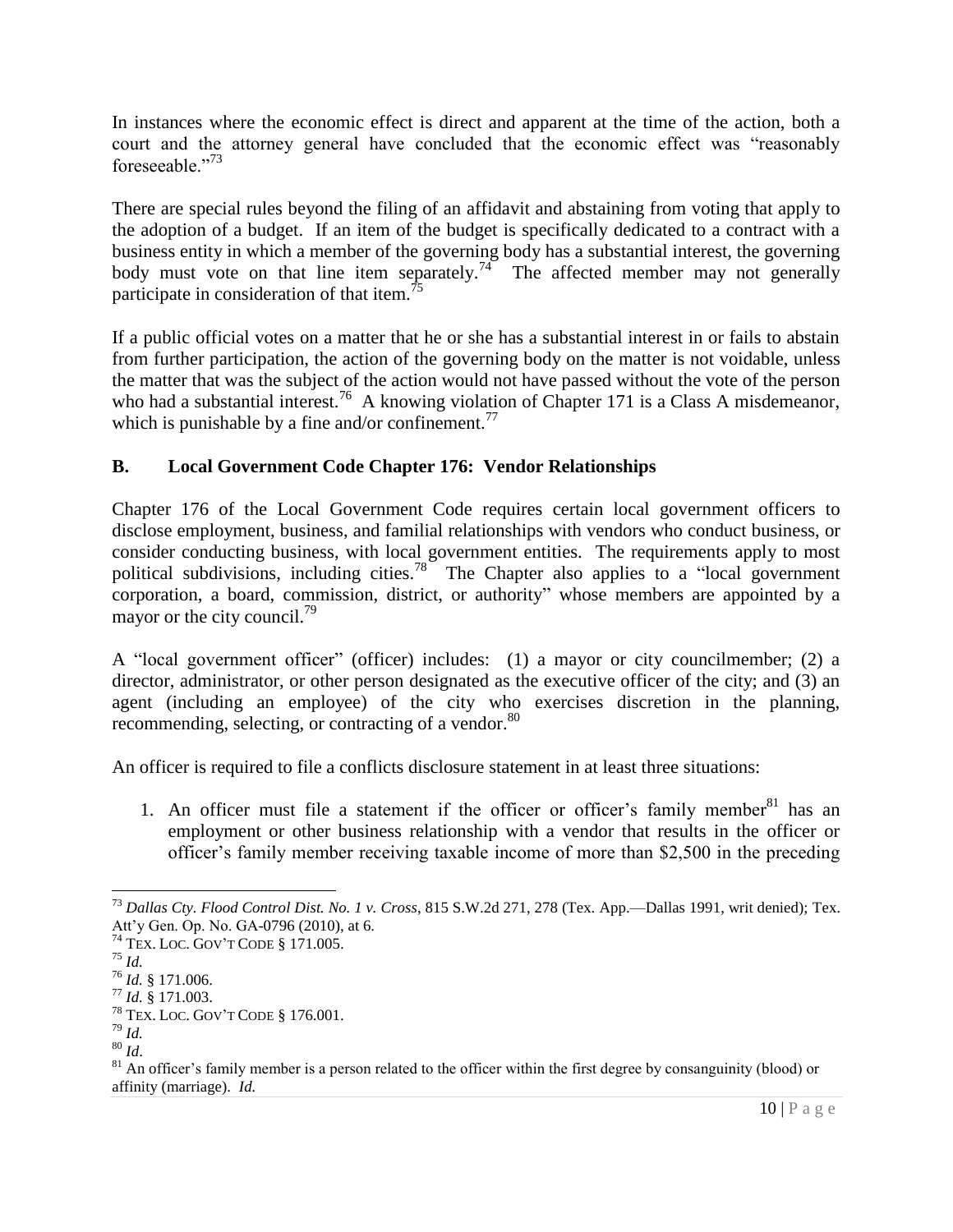twelve months.<sup>82</sup> An officer who only receives investment income, regardless of amount, is not required to file a disclosure statement. Investment income includes dividends, capital gains, or interest income gained from a personal or business checking or savings account or other similar account, a personal or business investment, or a personal or business loan.<sup>83</sup>

- 2. An officer is required to file a statement if the officer or officer's family member accepts one or more gifts (including lodging, transportation, and entertainment accepted as a guest) from a vendor that has an aggregate value of more than \$100 in the preceding twelve months.<sup>84</sup> An officer is not required to file a statement in relation to a gift, regardless of amount, if the gift: (1) is a political contribution; (2) is food accepted as a guest; or (3) is offered on account of kinship or a personal, professional, or business relationship independent of the official status of the recipient.<sup>85</sup>
- 3. An officer is required to file a statement if the officer has a family relationship with the vendor.<sup>86</sup>

There is at least one exception to the three situations set out above. A local government officer does not have to file a statement if the vendor is an administrative agency supervising the performance of an interlocal agreement.<sup>87</sup>

An officer is required to file a statement no later than 5 p.m. on the seventh business day after the date on which the officer becomes aware of facts that require a filing of the statement.<sup>88</sup>

A "vendor" includes any person that enters or seeks to enter into a contract with a city.<sup>89</sup> The term also includes: (1) an agent of a vendor; (2) an officer or employee of a state agency when that individual is acting in a private capacity; and (3) Texas Correctional Industries (but no other state agency).<sup>90</sup>

Chapter 176 applies to any written contract for the sale or purchase of real property, goods (personal property), or services.<sup>91</sup> A contract for services would include one for skilled or unskilled labor, as well as professional services.  $92$ 

- <sup>83</sup> *Id*. § 176.001.
- $^{84}$  *Id.* § 176.003(a)(2)(B).
- <sup>85</sup> *Id.* §§ 176.001(2-b), 176.003(a-1).

- <sup>87</sup> *Id*. § 176.003(a-2).
- <sup>88</sup> *Id*. §176.003(b).
- <sup>89</sup> *Id.* §176.001.

<sup>91</sup> *Id*.

<sup>92</sup> *Id.*

 $\overline{\phantom{a}}$ <sup>82</sup> *Id.* § 176.003(a)(2)(A).

<sup>&</sup>lt;sup>86</sup> *Id.* § 176.003(a)(2)(C). An officer has a family relationship with a vendor if they are related within the third degree by consanguinity (blood) or second degree by affinity (marriage). *Id*. § 176.001.

<sup>90</sup> *Id.*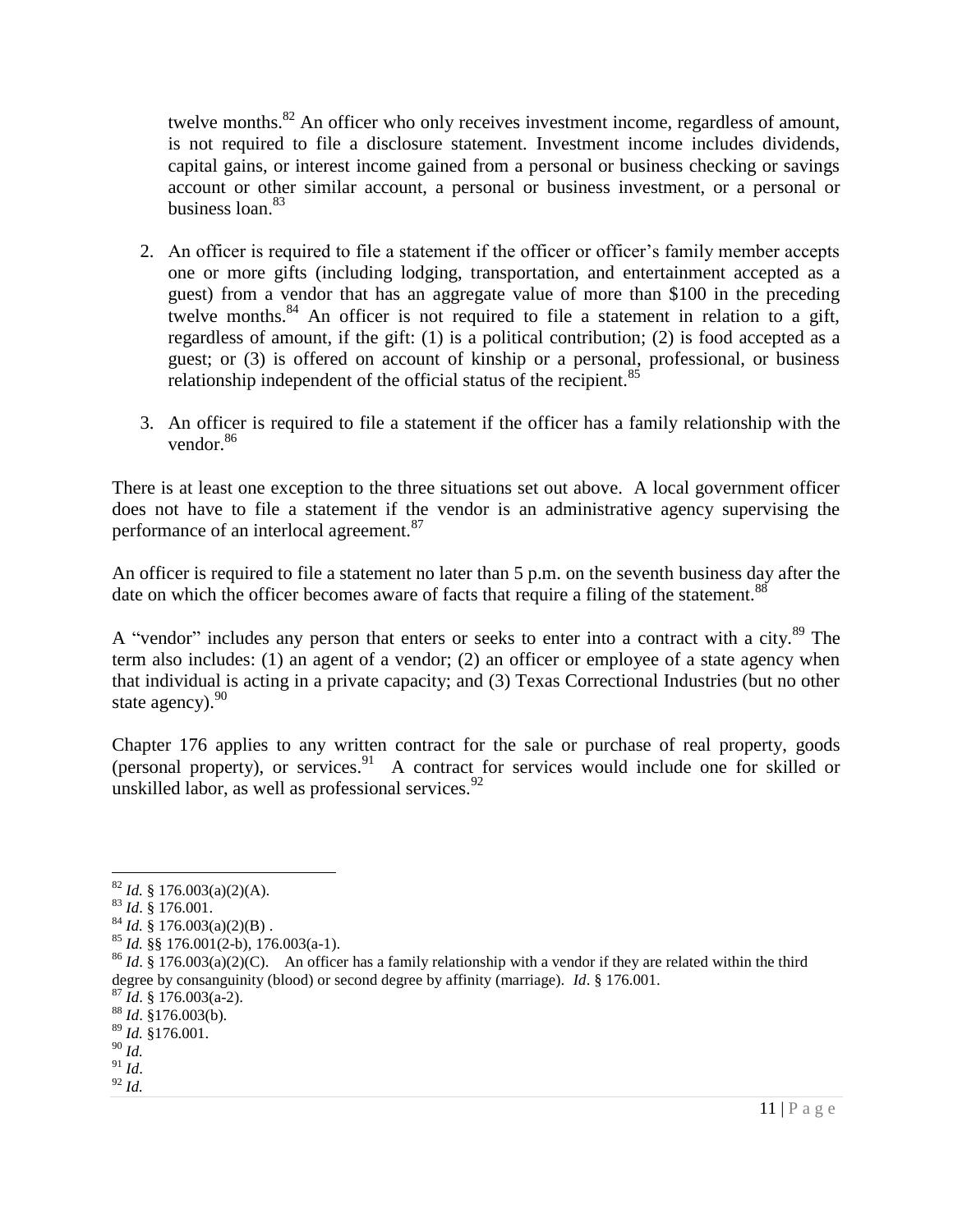A vendor is required to file a conflict of interest questionnaire if the vendor has a business relationship with the city and has: (1) an employment or other business relationship with an officer or an officer's family member that results in the officer receiving taxable income that is more than \$2,500 in the preceding twelve months; (2) has given an officer or an officer's family member one or more gifts totaling more than \$100 in the preceding twelve months; or (3) has a family relationship with an officer.<sup>93</sup>

A vendor is required to file a questionnaire not later than the seventh business day after the later of the following: (1) the date that the vendor begins discussions or negotiations to enter into a contract with the city or submits an application or response to a bid proposal; or (2) the date that the vendor becomes aware of a relationship or gives a gift to an officer or officer's family member, or becomes aware of a family relationship with an officer.<sup>94</sup>

The statements and disclosures must be filed with the records administrator of the city.<sup>95</sup> A records administrator includes a city secretary, a person responsible for maintaining city records, or a person who is designated by the city to maintain the statements and disclosures filed under Chapter 176.96

A city that maintains a Web site is required to post on that site statements and disclosures that are required to be filed under Chapter  $176$ .<sup>97</sup> However, a city that does not have a Web site is not required to create or maintain one.<sup>98</sup>

An officer or vendor who knowingly fails to file a statement or a disclosure when required to do so commits a Class A, B, or C misdemeanor, depending on the amount of the contract.<sup>99</sup> It is an exception to prosecution that an officer/vendor files a statement/questionnaire not later than the seventh day after the date the person receives notice from the city of the alleged violation.<sup>100</sup> The validity of a contract between a city and a vendor is not affected solely because a vendor fails to file a questionnaire.<sup>101</sup>

The Texas Ethics Commission is charged with creating statements and disclosure forms. The forms (Form CIS and Form CIQ) may be found at [https://www.ethics.state.tx.us/filinginfo/conflict\\_forms.htm.](https://www.ethics.state.tx.us/filinginfo/conflict_forms.htm)

 $\overline{a}$ <sup>93</sup> *Id.* §176.006(a).

 $^{94}$  *Id.* §176.006(a-1).

<sup>95</sup> *Id.* §§176.003(b), 176.006(a-1).

<sup>96</sup> *Id.* §176.001(5).

<sup>97</sup> *Id.* § 176.009.

<sup>98</sup> *Id.*

<sup>99</sup> *Id.* §§ 176.013. <sup>100</sup> *Id*.

<sup>101</sup> *Id.* § 176.006(i).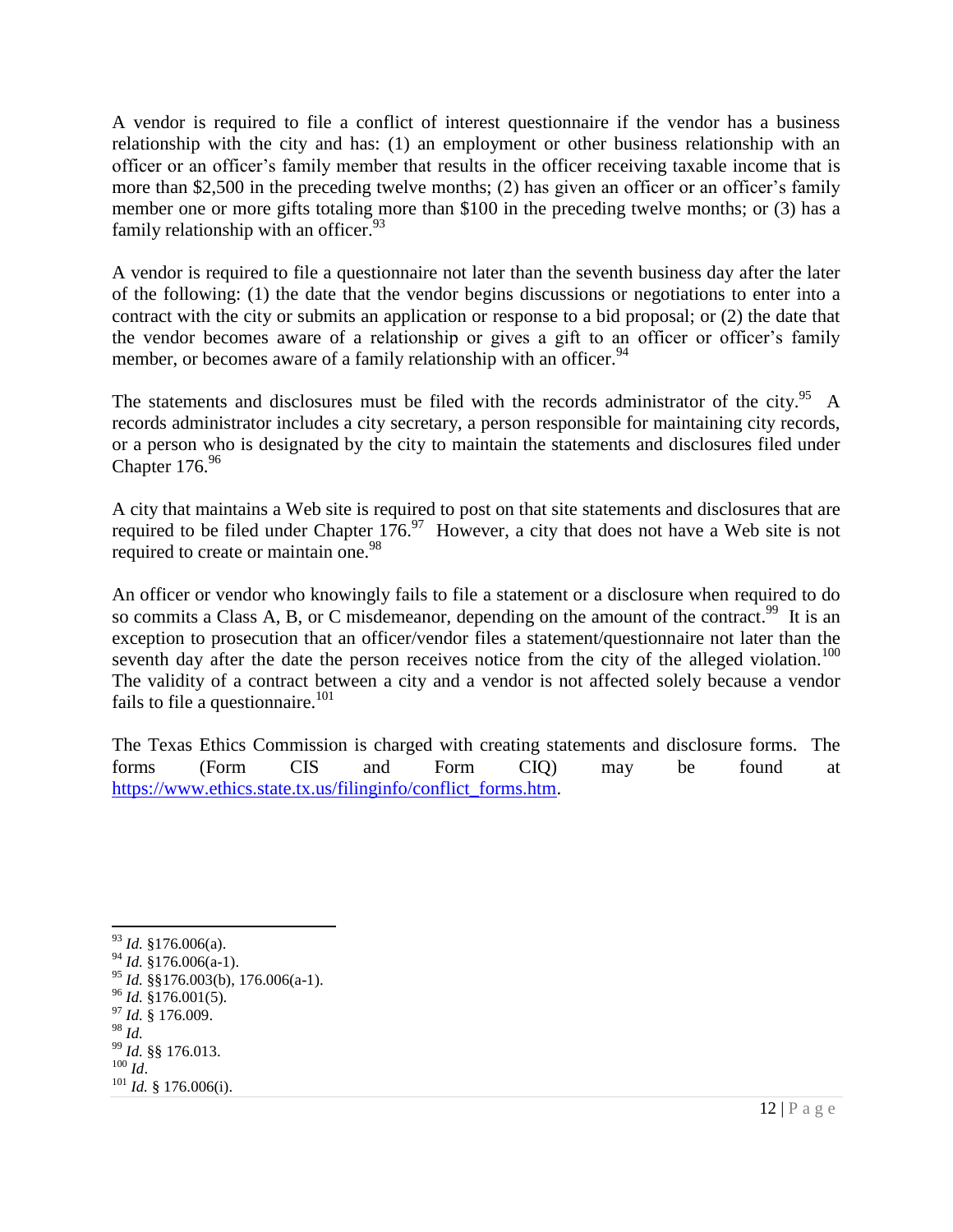## **C. Government Code Chapter 553: Property Acquisition**

Chapter 553 of the Government Code provides that a "[a] public servant who has a legal or equitable interest in property that is to be acquired with public funds shall file an affidavit within 10 days before the date on which the property is to be acquired by purchase or condemnation."<sup>102</sup>

Chapter 553's affidavit requirement applies to a "public servant," defined as a person who is elected, appointed, employed, or designated, even if not yet qualified for or having assumed the duties of office, as: (1) a candidate for nomination or election to public office; or (2) an officer of government.<sup>103</sup>

The term "public funds" is defined to "include[] only funds collected by or through a government.<sup>5104</sup> The language of Chapter 553 suggests that a public servant is required to disclose his/her interest in property even when the property is to be acquired by a separate governmental entity with which the public servant is not affiliated. There appears to be no case or attorney general opinion that addresses this issue. Thus, a public servant or official subject to Chapter 553 should consult his/her private legal counsel regarding the application of Chapter 553 in this scenario.

Chapter 553 is not, by its language, limited to real property interests. Thus, if a public servant has a legal or equitable interest in any real (e.g., land) or personal (e.g., a vehicle) property acquired with public funds, and has actual notice of the acquisition or intended acquisition of the property, the public servant should file a Chapter 553 affidavit.<sup>105</sup>

A Chapter 553 affidavit has to be filed within ten days before the date on which the property is to be acquired by purchase or condemnation.<sup>106</sup> The affidavit is filed with the county clerk of the county in which the public servant resides as well as the county clerk of each county in which the property is located.<sup>107</sup>

The affidavit must include: (1) the name of the public servant; (2) the public servant's office, public title, or job designation; (3) a full description of the property; (4) a full description of the nature, type, and amount of interest in the property, including the percentage of ownership interest; (5) the date the public servant acquired an interest in the property; (6) the following verification: "I swear that the information in this affidavit is personally known by me to be correct and contains the information required by Section 553.002, Government Code;" and (7) an acknowledgement of the same type required for recording a deed in the deed records of the county.<sup>108</sup> An affidavit example is available on our Web site at: [http://www.tml.org/example](http://www.tml.org/example-documents.)[documents.](http://www.tml.org/example-documents.)

l

 $102$  TEX. GOV'T CODE § 553.002(a).

<sup>103</sup> *Id*. § 553.001(2).

<sup>104</sup> *Id*. § 553.001(1).

<sup>105</sup> *Id*. § 553.002.

<sup>106</sup> *Id*. § 553.002(a).

<sup>107</sup> *Id*. § 553.002(c).

<sup>108</sup> *Id*. § 553.002(b).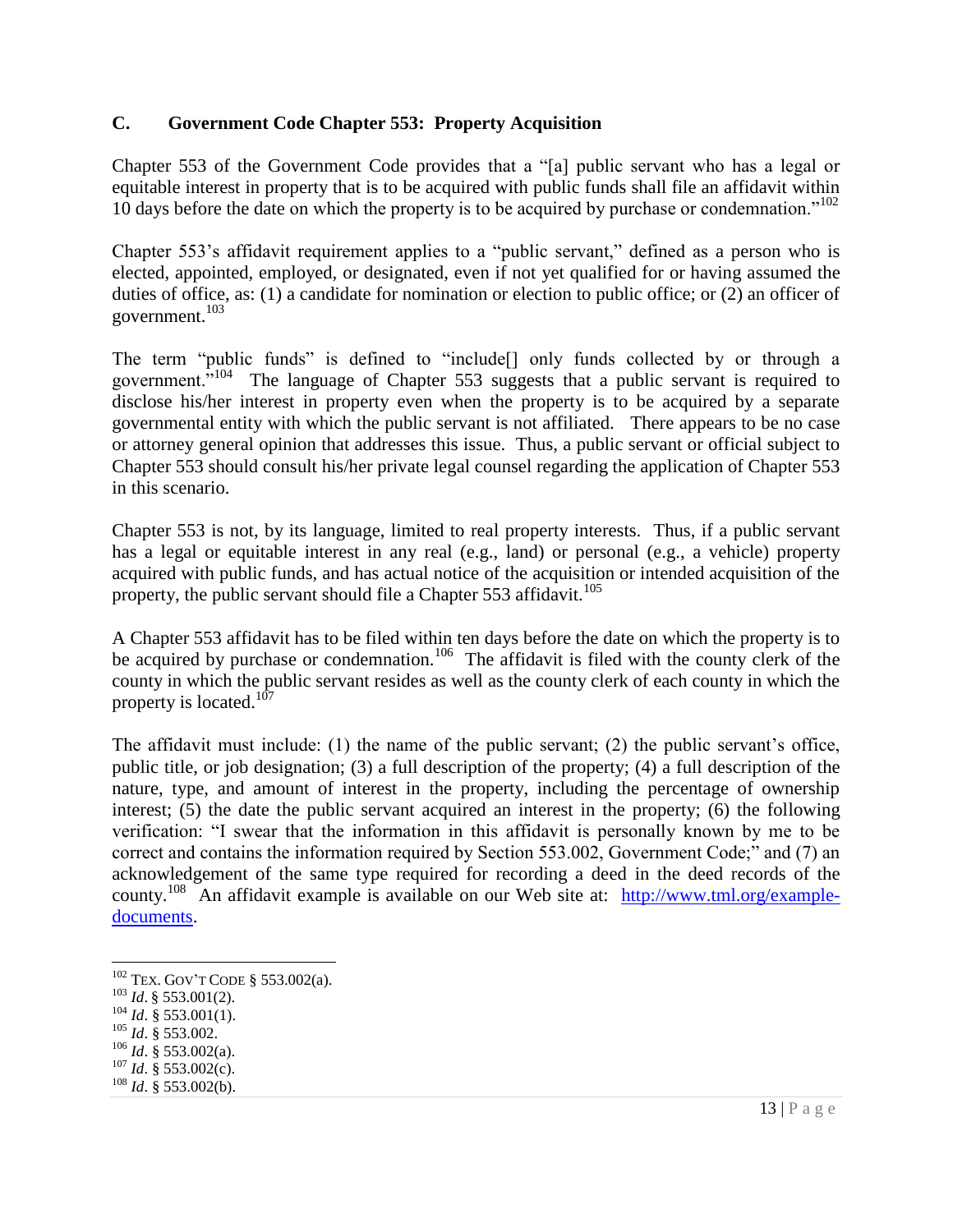A person who violates Section 553.002 of the Government Code by failing to file the required affidavit is presumed to have committed a Class A misdemeanor offense if the person had actual notice of the acquisition or intended acquisition of the legal or equitable interest in the property.<sup>109</sup>

## **D. Local Government Code Chapter 145: Cities with a Population of 100,000 or More**

Local Government Code Chapter 145's financial disclosure requirements apply *only in a city*  with a population of 100,000 or more.<sup>110</sup> In general terms, Chapter 145:

- 1. requires each mayor, each member of a city council, each city attorney, each city manager, and each candidate for city office to file an annual financial statement with the city clerk or secretary;<sup>111</sup>
- 2. requires that the financial statement include an account of the financial activity of the covered individual and the individual's spouse and dependent children, if the individual had control over that activity; and  $112$
- 3. requires that the financial statement include all sources of income; shares of stocks owned, acquired, or sold; bonds, notes, or other paper held, acquired, or sold; any interest, dividend, royalty, or rent exceeding \$500; each person or institution to whom a personal debt of \$1,000 or more exists; all beneficial interests in real property or businesses owned, acquired, or sold; certain gifts received; income in excess of \$500 from a trust; a list of all boards of directors on which the individual serves; and information about certain contracts with a governmental entity.<sup>113</sup>

Candidates for elected city office are required to file the financial disclosure statement not later than the earlier of: (1) the twentieth day after the deadline for filing an application for a place on the ballot in the election; or  $(2)$  the fifth day before the date of the election.<sup>114</sup> Annually, the mayor, city councilmembers, the city manager, and the city attorney must file a financial disclosure statement for the preceding year by April  $30<sup>115</sup>$  A new city manager or a new city attorney must file a financial disclosure statement within forty-five days of assuming the duties of office. $116$ 

City officers and candidates for elected city office must file the financial statement on a form provided by the Texas Ethics Commission.<sup>117</sup> The form (PFS-Local) is available here:

l

<sup>109</sup> *Id*. § 553.003.

<sup>&</sup>lt;sup>110</sup> TEX. LOC. GOV'T CODE § 145.001.

<sup>111</sup> *Id*. §§ 145.002–.003. The requirements seem to apply to interim city managers and city attorneys as well. *Cf*. Tex. Ethics Comm'n Op. Nos. 27 (1992), 265 (1995).

<sup>112</sup> *Id*. § 145.003(b)(2), TEX. GOV'T CODE § 572.023(a).

<sup>113</sup> TEX. LOC. GOV'T CODE § 145.003(b)(2), TEX. GOV'T CODE § 572.023(b).

<sup>114</sup> TEX. LOC. GOV'T CODE § 145.004(c).

<sup>115</sup> *Id*. § 145.004, TEX. GOV'T CODE § 572.026(a).

<sup>116</sup> TEX. LOC. GOV'T CODE § 145.004, TEX. GOV'T CODE § 572.026(c).

<sup>&</sup>lt;sup>117</sup> TEX. LOC. GOV'T CODE  $\S$  145.005(a).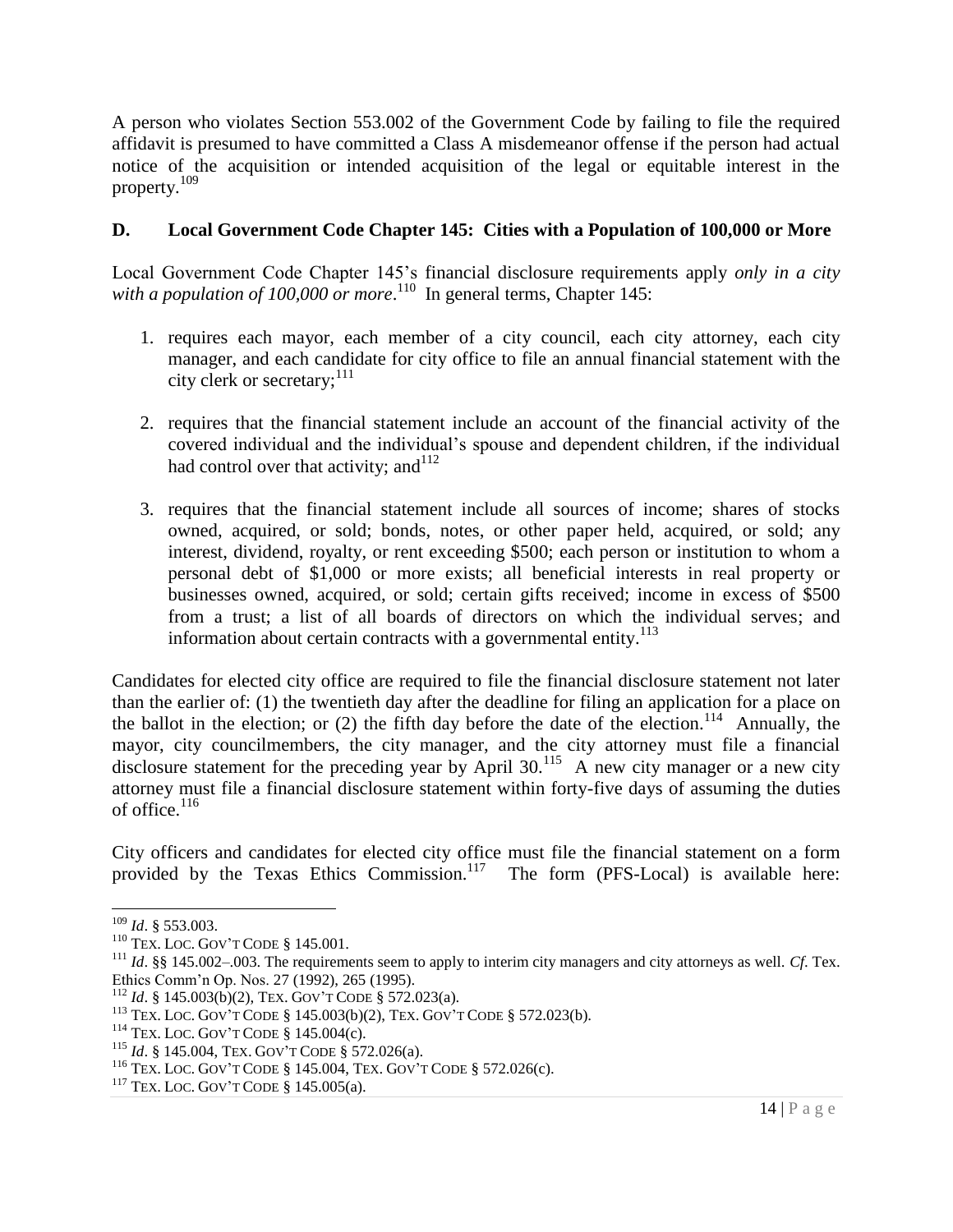[https://www.ethics.state.tx.us/filinginfo/pfsforms\\_insLocal.html.](https://www.ethics.state.tx.us/filinginfo/pfsforms_insLocal.html) A detailed listing of the required contents can be found in Section 572.023 of the Texas Government Code. If information in the financial disclosure form is required to be filed by category, Section 572.022 sets forth reporting categories. The city secretary must deliver (by mail, personal delivery, email, or other electronic transfer) copies of the form to city officers and candidates for city office within certain time deadlines.<sup>118</sup>

The completed financial disclosure statement is filed with the city clerk or secretary.<sup>119</sup> Statements are public records and are to be maintained so as to be accessible to the public during regular office hours. 120

Both criminal and civil penalties may be imposed for failure to file a financial disclosure statement. An offense under Chapter 145 is a class B misdemeanor, which is punishable by a fine up to \$2,000 and/or confinement up to  $180 \text{ days}$ .<sup>121</sup> Section  $145.010$  sets forth a process whereby a civil penalty up to \$1,000 can be assessed upon failure to comply after notice is received from the city attorney.

The city secretary shall grant an extension of not more than sixty days for the filing of the financial disclosure statement to a city officer or a person appointed to a city office if: (1) the individual makes an extension request before the filing deadline; or (2) the individual's physical or mental capacity prevents either the filing or the request for an extension before the filing date.<sup>122</sup> Extensions shall not be granted to candidates for elected city office.<sup>123</sup>

The city secretary shall maintain a list of the city officers and candidates required to file a financial disclosure statement. No later than ten days after the filing deadline, the city secretary shall provide a list to the city attorney showing for each city officer and candidate for city office: (1) whether the individual filed a timely statement; (2) whether the individual was granted an extension and the new filing deadline; or (3) whether the individual did not timely file a financial statement or receive an extension of time.<sup>124</sup>

# **E. Miscellaneous Conflicts Provisions**

# **1. Plats**

A provision governing conflicts of interest in the plat approval process was added to state law in 1989. It requires a member of a municipal authority responsible for approving plats who has a substantial interest in a subdivided tract to file an affidavit stating the nature and extent of the interest and abstain from further participation in the matter.<sup>125</sup> The affidavit must be filed with

- <sup>121</sup> *Id*. § 145.009.
- <sup>122</sup> *Id*. § 145.004(e).
- <sup>123</sup> *Id*. § 145.004(f).
- <sup>124</sup> *Id*. § 145.008.
- <sup>125</sup> *Id*. § 212.017(d).

 $\overline{\phantom{a}}$ <sup>118</sup> *Id*. §§ 145.002, 145.005(b)

<sup>119</sup> *Id*. § 145.003(b).

 $120$  *Id.* § 145.007(a).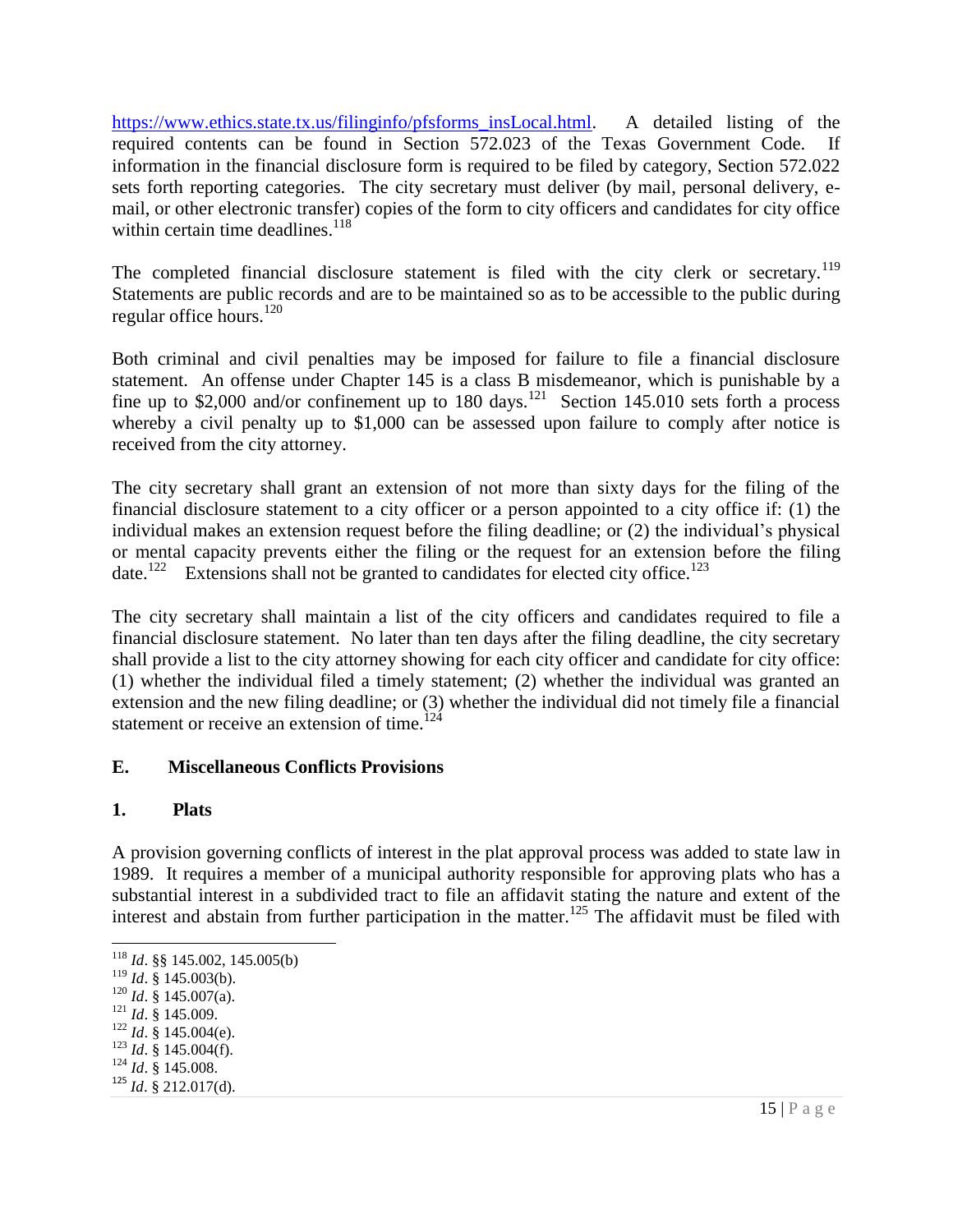the municipal secretary or clerk before a vote or decision regarding the approval of a plat for the tract.

For purposes of this disclosure requirement, "subdivided tract" means a tract of land, as a whole, that is subdivided. The term does not mean an individual lot in a subdivided tract of land.<sup>126</sup>

A person has a substantial interest in a subdivided tract if the person:

(1) has an equitable or legal ownership interest in the tract with a fair market value of \$2,500 or more;

(2) acts as a developer of the tract;

(3) owns 10% or more of the voting stock or shares of or owns either 10% or more

or \$5,000 or more of the fair market value of a business entity that:

(A) has an equitable or legal ownership interest in the tract with a fair market value of 2,500 or more; or

- (B) acts as a developer of the tract; or
- (4) receives in a calendar year funds from a business entity described in (3) that exceed 10% of the person's gross income for the previous year.<sup>127</sup>

A person is also considered to have a substantial interest in a subdivided tract if the person is related in the first degree by consanguinity or affinity to another person who has a substantial interest in the tract. An offense under this subsection is a Class A misdemeanor.<sup>128</sup> The finding by a court of a violation of this requirement does not render voidable an action of the municipal authority responsible for approving plats, unless the measure would not have passed without the vote of the member who violated the requirement. 129

# **2. Depository**

Local Government Code Section 131.903 regulates conflicts of interest with respect to a city's selection of a depository. A bank is disqualified from serving as the depository of the city if an officer or employee of the city who has a duty to select the depository owns or has a beneficial interest, individually or collectively, in more than 10 percent of the outstanding capital stock of the bank.<sup>130</sup> In other words, a city council may not select a bank as the city's depository if a mayor or councilmember owns more than 10 percent of the bank.

If an officer or employee of the city is a director or officer of the bank, or owns 10 percent or less of the capital stock of the bank, the bank is not disqualified from serving as the city's depository so long as: (1) the interested officer or employee does not vote or take part in the proceedings; and (2) a majority of the other members of the city council vote to select the bank as the depository.<sup>131</sup>

<sup>128</sup> *Id*. § 212.017(e).

<sup>130</sup> *Id*. § 131.903(a)(2).

 $131$  *Id.* 

 $\overline{a}$ <sup>126</sup> *Id*. § 212.017(a).

<sup>127</sup> *Id*. § 212.017(b).

<sup>129</sup> *Id*. § 212.017(f).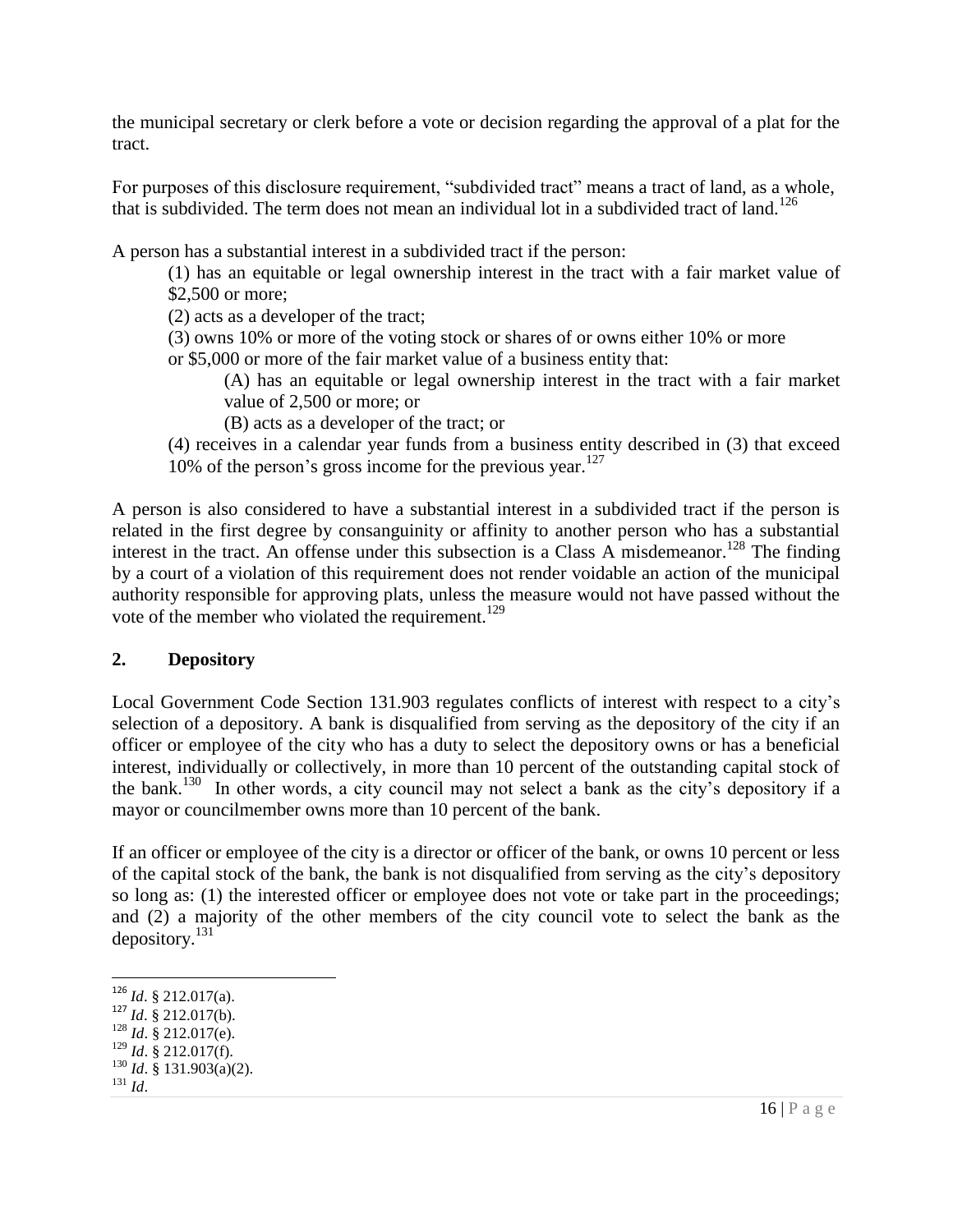The attorney general has concluded that Section 131.903 is an exception to the general conflicts of interest statute in Chapter 171 of the Local Government Code.<sup>132</sup> That being said, TML attorneys advise that any local public official with a "substantial interest" in a bank, as that term is defined by Chapter 171 of the Local Government Code, comply with the Chapter 171 requirements of (1) filing an affidavit that discloses the potential conflict; and (2) abstaining from participating in the selection of the bank, even if the potential conflict doesn't trigger the specific conflict of interest provision under Local Government Code Section 131.903.

## **III. ACTING AS A SURETY**

There are various instances in which a city may require an entity with which it contracts to utilize a surety (sometimes referred to as a guarantor or secondary obligor).<sup>133</sup> In addition, certain city officers may be required to execute a bond in conjunction with their office.<sup>134</sup>

A local public official commits a Class A misdemeanor offense if the official knowingly: (1) acts as a surety for a business entity that has work, business, or a contract with the governmental entity or (2) acts as a surety on any official bond required of an officer of the governmental entity.<sup>135</sup> For the purposes of these violations, a "local public official" is defined to mean "a member of the governing body or another officer, whether elected, appointed, paid, or unpaid, of any . . . municipality . . . who exercises responsibilities beyond those that are advisory in nature."<sup>136</sup>

## **IV. PURCHASING**

At meetings throughout the budget year, the city council may be called on to approve the purchase of goods, services, and property. With limited exceptions, before a city enters into a contract that requires an expenditure of more than \$50,000, it must comply with the procedures for competitive sealed bidding or competitive sealed proposals in Chapter 252 of the Texas Local Government Code.<sup>137</sup> As an alternative to competitive sealed bidding or proposals, a city may use the following procurement methods: (1) the reverse auction procedure for purchasing in Section 2155.062(d) of the Government Code; (2) a cooperative purchasing program under Subchapters D and F of Chapter 271 of the Local Government Code; or (3) an alternative

 $\overline{\phantom{a}}$ <sup>132</sup> Tex. Att'y Gen. LO-97-093.

<sup>133</sup> *See, e.g., Wisenbaker v. Johnny Folmar Drilling Co.*, 334 S.W.2d 465, 466 (Tex. Civ. App.—Texarkana 1960, writ dism'd)(describing that the City of Quitman had filed suit against a drilling company and its surety on the company's performance bond for breach of contract).

<sup>&</sup>lt;sup>134</sup> *See, e.g., TEX. LOC. GOV'T CODE* § 22.072(c) (authorizing the city council in a type A general law city to require municipal officers to execute a bond payable to the city and conditioned that the officer will faithfully perform the duties of the office).

<sup>135</sup> TEX. LOC. GOV'T CODE § 171.003; *see also* Tex. Att'y Gen. Op. No. KP-0132 (2017) (concluding that 171.003 does not prohibit a local public official from acting as a surety on a bail bond, i.e., a surety for an individual made to secure the release of an individual defendant from the State's custody).

<sup>&</sup>lt;sup>136</sup> TEX. LOC. GOV'T CODE § 171.001(1).

<sup>137</sup> *Id*. §§ 252.021, 252.022.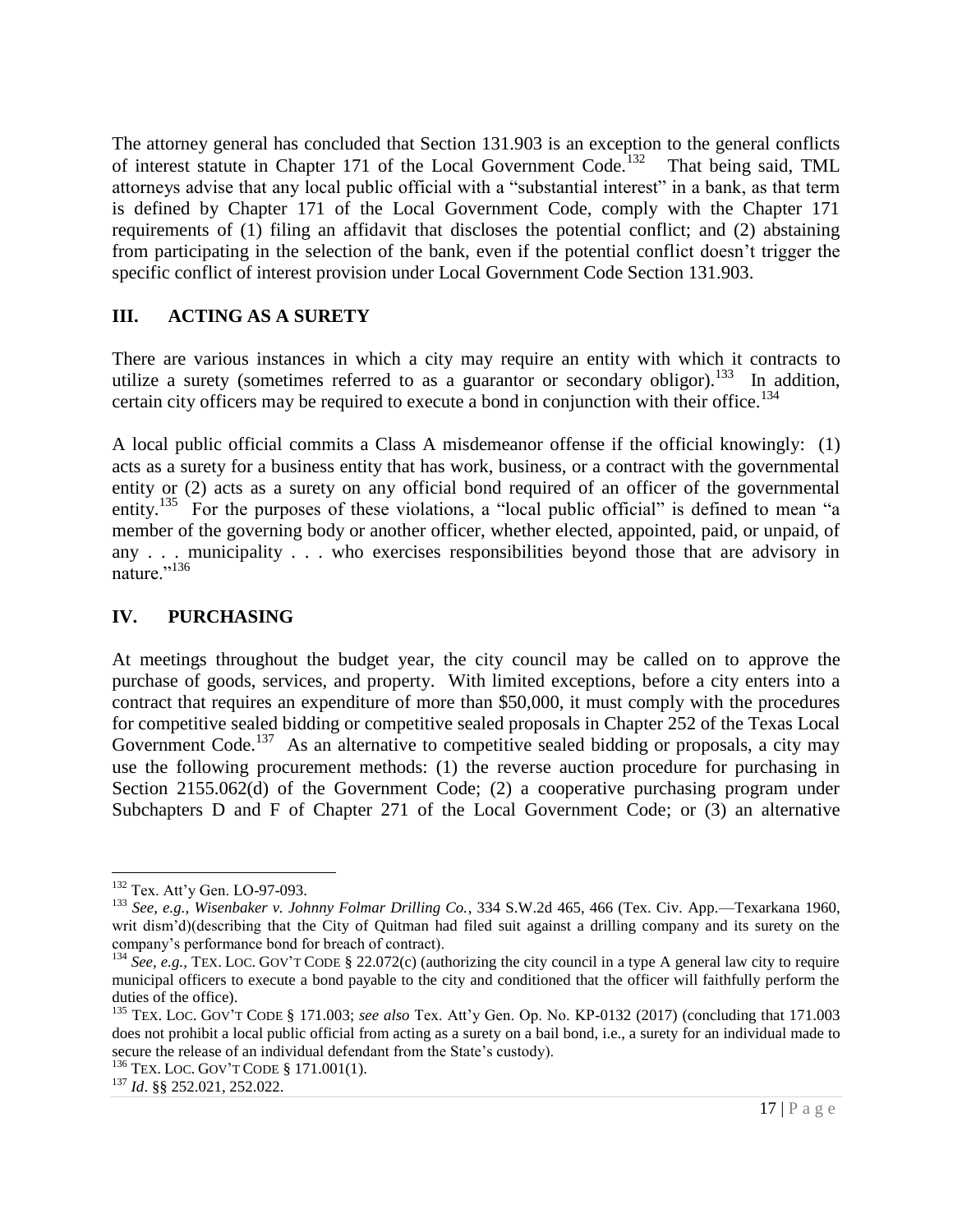procurement method for city construction projects set out in Chapter 2269 of the Texas Government Code.<sup>138</sup>

A city may use competitive sealed proposals for the purchase of any goods or services, including high technology items and insurance.<sup>139</sup> However, construction projects must generally be procured using competitive bidding or specific alternative methods (discussed below).

For general procurement of goods or services (as discussed below, special rules may apply to construction procurement), a contract must be awarded to: (a) the lowest responsible bidder, or (b) the bidder who provides goods or services at the "best value."<sup>140</sup> When determining "best value," the city may consider factors other than the purchase price of the goods and services, including among other things: (1) the reputation of the bidder and the bidder's goods or services; (2) the quality of the bidder's goods or services; (3) the bidder's past relationship with the city; and/or  $(4)$  any other lawful criteria.<sup>141</sup>

The city must indicate in the bid specifications and requirements that the contract will be awarded either to the lowest responsible bidder or to the bidder who provides goods or services at the "best value" for the city.<sup>142</sup>

In addition, two provisions—Local Government Code Sections 271.905 and 271.9051 authorize the use of local preference when awarding a contract *under the Local Government Code*. Section 271.905 allows a city to consider a bidder's principal place of business when a city awards a contract for real or personal property.<sup>143</sup> Specifically, it provides that if a city receives one or more bids from a bidder whose principal place of business is in the city and whose bid is within three percent of the lowest bid price of a non-resident, the city may pick the resident bidder after a written determination that the decision is in the best interests of the city.<sup>144</sup> This is a useful provision for awarding contracts, but it appears to be directed towards the purchase of tangible items rather than services.

Section 271.9051 authorizes a city to give a preference to a local bidder when awarding a contract for personal property *or services* if: (1) the local bid is within five percent of the lowest bid that isn't local, and (2) the city's governing body finds in writing that the local bid offers the best combination of price and economic development factors such as local employment and tax revenues. Legislation passed in 2009 and 2011 limits the applicability of this provision to contracts for construction services that are less than \$100,000 and contracts for other purchases that are less than \$500,000.

l

<sup>&</sup>lt;sup>138</sup> *Id.* § 252.021. House Bill 628, passed during the 2011 regular legislative session, consolidated the alternative procurement methods for most governmental entities into a new Chapter 2267 of the Texas Government Code. Senate Bill 1093, passed during the 2013 regular legislative session, moves those methods to Chapter 2269 of the Texas Government Code.

<sup>139</sup> *Id*. § 252.021(b).

<sup>140</sup> *Id*. § 252.043.

<sup>141</sup> *Id.*

 $^{142}$  *Id.* <sup>143</sup> *Id.* § 271.905.

<sup>144</sup> *Id*.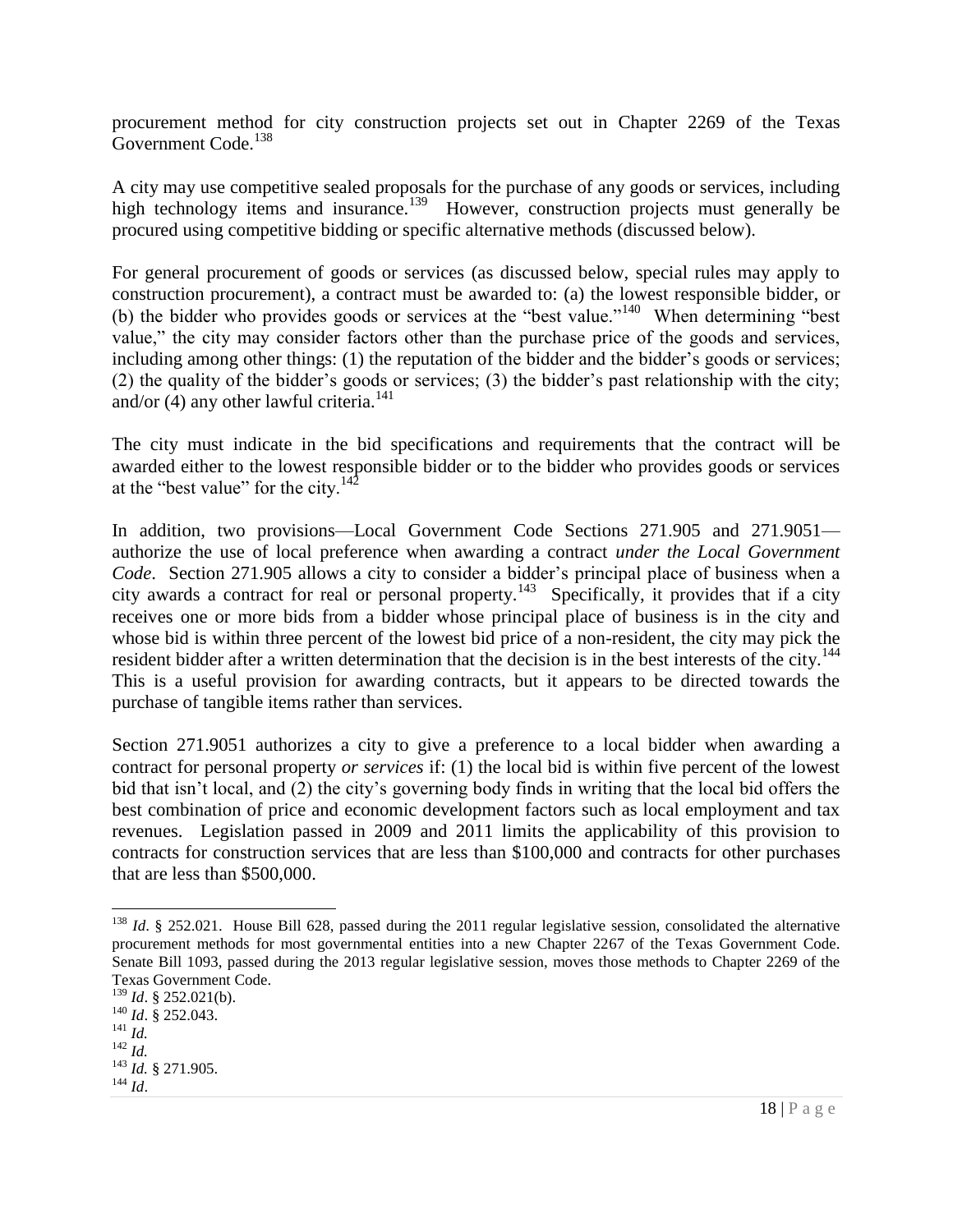A city does not have to comply with competitive procurement requirements for certain expenditures, even if the expenditure is over \$50,000. The most common exemptions are as follows (see Section 252.022(a) of the Local Government Code for a complete list of exemptions):

- A procurement made because of a public calamity that requires the immediate appropriation of money to relieve the necessity of the city's residents or to preserve the property of the municipality.<sup>145</sup>
- A procurement necessary to preserve or protect the public health or safety of the city's residents.<sup>146</sup>
- A procurement necessary because of unforeseen damage to public machinery, equipment, or other property.<sup>147</sup>
- A procurement for personal, professional, or planning services.<sup>148</sup>
- A purchase of land or a right-of-way.<sup>149</sup>
- A procurement of items that are available from only one source.<sup>150</sup>

Whether or not to use any of the exemptions is up to each city, and the decision should be made based on the advice of local legal counsel.

A city, in making an expenditure of more than \$3,000 but less than \$50,000, shall contact at least two HUBs on a rotating basis, based on information provided by the Texas Comptroller's Office pursuant to Chapter 2161 of the Government Code, see information at [https://comptroller.texas.gov/purchasing/.](https://comptroller.texas.gov/purchasing/)<sup>151</sup> If the list fails to identify a HUB in the county in which the city is located, the city is exempt. $152$ 

For construction projects that involve the construction of a building that is to be designed and constructed in accordance with accepted building codes (commonly referred to as "vertical construction projects"), and those that are civil engineering projects (commonly referred to as "horizontal construction projects"), a city may use many of the alternative procurement methods set out in Chapter 2269 of the Texas Government Code.<sup>153</sup> The alternative methods are:

 $\overline{a}$ <sup>145</sup> *Id*. § 252.022(a)(1).

<sup>146</sup> *Id*. § 252.022(a)(2).

 $^{147}$  *Id.* § 252.022(a)(3).

<sup>&</sup>lt;sup>148</sup> *Id.* § 252.022(a)(4). Certain professional services, however, must be procured through a competitive selection process under Chapter 2254 of the Government Code (the Professional Services Procurement Act).

<sup>149</sup> *Id*. § 252.022(a)(6).

<sup>150</sup> *Id*. § 252.022(a)(7).

<sup>151</sup> *Id*. § 252.0215.

<sup>152</sup> *Id*.

<sup>&</sup>lt;sup>153</sup> House Bill 628, passed during the 2011 regular legislative session, consolidated the alternative procurement methods for most governmental entities into a new Chapter 2267 of the Texas Government Code. Senate Bill 1093, passed during the 2013 regular legislative session, moves those methods to Chapter 2269 of the Texas Government Code.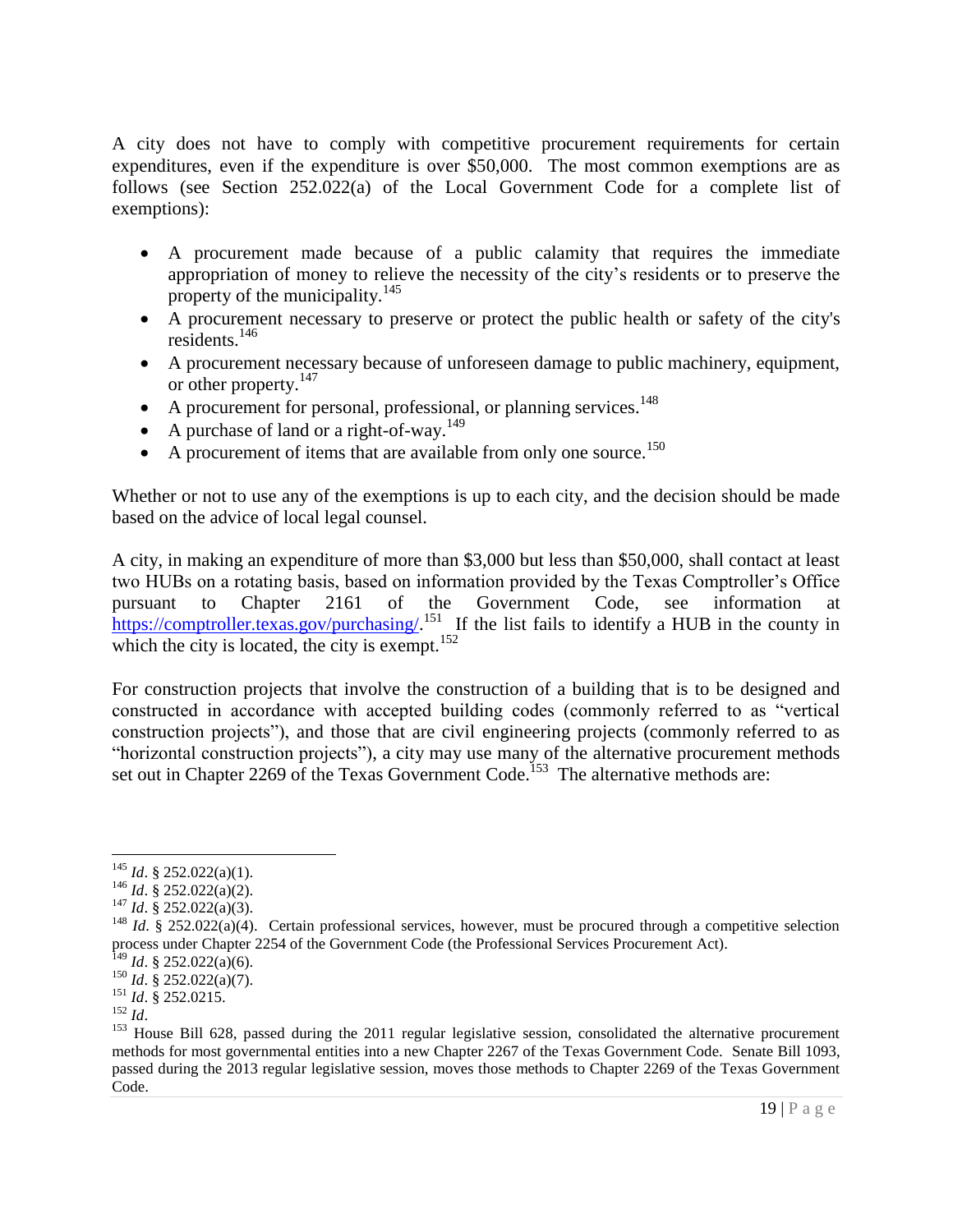- Competitive bidding (which is different than the "standard" competitive bidding processes in Chapter 252/Chapter 271, Subchapter B).<sup>154</sup>
- Competitive sealed proposals (may be used for civil engineering projects).<sup>155</sup>
- Construction manager agent.<sup>156</sup>
- Construction manager at risk (may be used for civil engineering projects).<sup>157</sup>
- $\bullet$  Design-build<sup>158</sup> (may not generally be used for civil engineering projects, although a handful of very large cities—those over 100,000 in population—may use design-build for a limited number of civil works projects under Government Code Chapter 2269, Subchapter H).
- Job order contract (may not be used for civil engineering projects).<sup>159</sup>

For each of the methods listed above, a city awards the contract to the contractor who provides the "best value" to the city based on the selection criteria established by the city in its procurement documents. The selection criteria may generally include factors other than the construction cost, including among other things: (1) the reputation of the contractor and the contractor's goods or services; (2) the quality of the contractor's goods or services; and (3) the contractor's past relationship with the city.<sup>160</sup>

Any provision in the charter of a home rule city that relates to the notice of contracts, advertisement of the notice, requirements for the taking of sealed bids based on specifications for public improvements or purchases, the manner of publicly opening bids or reading them aloud, or the manner of letting contracts that is in conflict with Chapter 252 controls unless the governing body elects to have Chapter 252 supersede the charter.<sup>161</sup>

Chapter 271, Subchapters D and F, of the Local Government Code (Cooperative Purchasing Programs) authorize cities to enter into cooperatives with the state or other local governments for the purpose of procuring goods and services. The state purchasing cooperative is online at [https://comptroller.texas.gov/purchasing/,](https://comptroller.texas.gov/purchasing/) and a joint TML/Texas Association of School Board cooperative is online at [https://www.tasb.org/Services/BuyBoard.aspx.](https://www.tasb.org/Services/BuyBoard.aspx) In addition, several councils of governments offer cooperative purchasing.

Section 2155.062(d) of the Texas Government Code authorizes the use of the reverse auction method for the purchase of goods and services. A reverse auction procedure is: (1) real-time bidding process usually lasting less than one hour and taking place at a previously scheduled time and Internet location in which multiple suppliers, anonymous to each other, submit bids to provide the designated goods or services; or (2) a bidding process usually lasting less than two weeks and taking place during a previously scheduled period and at a previously scheduled

 $\overline{\phantom{a}}$ <sup>154</sup> TEX. GOV'T CODE Chapter 2269, Subchapter C.

<sup>155</sup> *Id*. Chapter 2269, Subchapter D.

<sup>&</sup>lt;sup>156</sup> *Id*. Chapter 2269, Subchapter E.

<sup>157</sup> *Id*. Chapter 2269, Subchapter F.

<sup>&</sup>lt;sup>158</sup> *Id*. Chapter 2269, Subchapters G and H.

<sup>&</sup>lt;sup>159</sup> *Id*. Chapter 2269, Subchapter I.

<sup>160</sup> *Id*. § 2269.056.

<sup>&</sup>lt;sup>161</sup> TEX. LOC. GOV'T CODE § 252.002.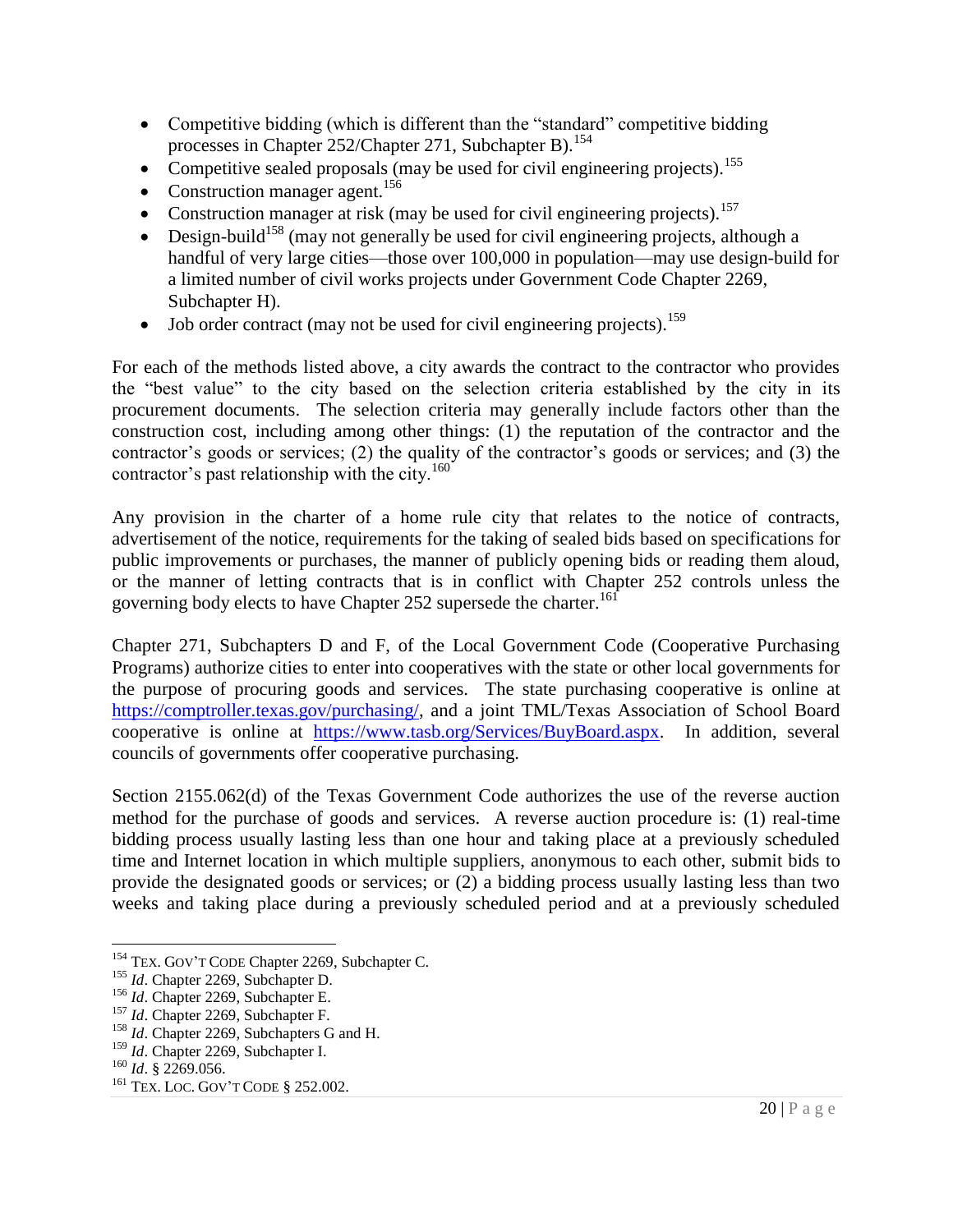Internet location, in which multiple suppliers, anonymous to each other, submit bids to provide the designated goods or services.<sup>162</sup>

A contract made without compliance with competitive procurement laws is void, and performance of the contract may be enjoined by any property tax paying resident or a person who submitted a bid for a contract to which the competitive sealed bidding requirement applies, regardless of residency, if the contract is for the construction of public works.<sup>163</sup> The specific criminal penalties are as follows:

- A municipal officer or employee who intentionally or knowingly makes or authorizes separate, sequential, or component purchases to avoid the competitive procurement requirements of Chapter 252 commits a Class B misdemeanor.<sup>164</sup>
- A municipal officer or employee who intentionally or knowingly violates the competitive procurement requirements of Chapter 252 commits a Class B misdemeanor.<sup>165</sup>
- A municipal officer or employee who intentionally or knowingly violates Chapter 252 other than by conduct described above commits a Class C misdemeanor.<sup>166</sup>

A final conviction for an offense constituting a Class B misdemeanor results in the immediate removal of that person from office or employment. For a period of four years following conviction, the removed officer or employee is ineligible to be appointed or elected to a public office in Texas, to be re-employed by the city, or to receive any compensation through a contract with that city.<sup>167</sup>

A more detailed discussion of these and other purchasing issues are addressed in TML's Municipal Procurement Made Easy paper, available here: [https://www.tml.org/p/procurement\\_easy%202017.pdf/.](https://www.tml.org/p/procurement_easy%202017.pdf/)

# **V. NEPOTISM**

"Texas was the first state in the nation to recognize 'the need for nepotism regulations and restrictions'; it first did so in 1907."<sup>168</sup> Chapter 573 of the Texas Government Code is the primary anti-nepotism law in Texas.<sup>169</sup>

In many cities, the city council exercises final control over hiring decisions. In such a city, the general rule is that a councilmember is prohibited from appointing, confirming the appointment

 $\overline{\phantom{a}}$ 

 $169$ <sup>T</sup>EX. GOV'T CODE §§ 573.001-.084.

<sup>&</sup>lt;sup>162</sup> TEX. GOV'T CODE § 2155.062(d).

<sup>163</sup> TEX. LOC. GOV'T CODE § 252.061.

<sup>164</sup> *Id.* § 252.062.

<sup>165</sup> *Id.*

<sup>166</sup> *Id.*

<sup>167</sup> *Id.* § 252.063.

<sup>&</sup>lt;sup>168</sup> OFFICE OF THE TEXAS ATTORNEY GENERAL, 2006 PUBLIC OFFICERS: TRAPS FOR THE UNWARY 17 (2006) (citing *Collier v. Firemen's & Policemen's Civil Serv. Comm'n of Wichita Falls*, 817 S.W.2d 404, 408 (Tex. App.—Fort Worth 1991, writ denied); Richard D. White Jr., *Consanguinity by Degrees: Inconsistent Efforts to Restrict Nepotism in State Government*, 32 ST. & LOC. GOV'T REV. 108, 109 (Spring 2000)).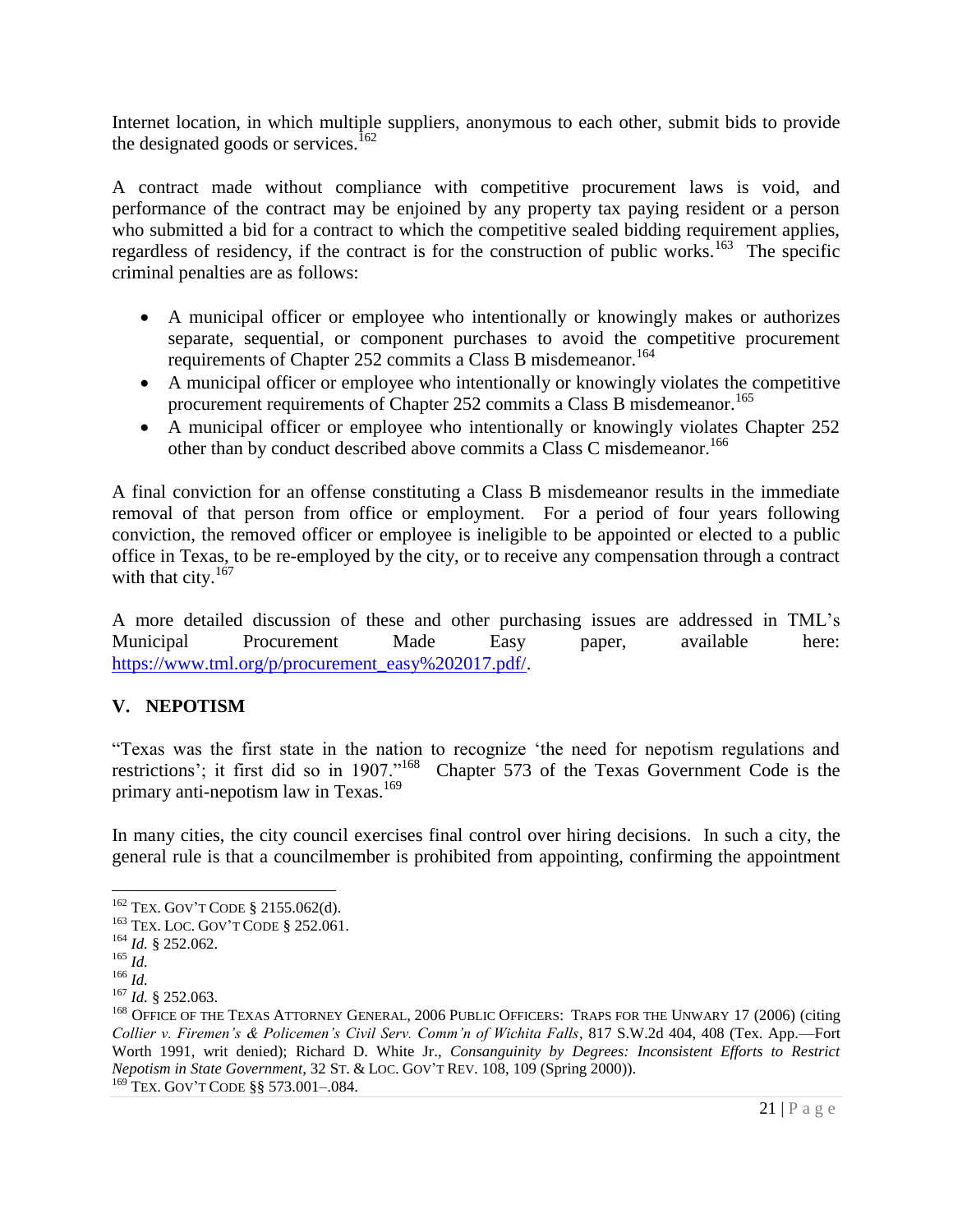of, or voting on the appointment of an individual if: (1) the individual is related to himself or any member of the council within the third degree by consanguinity (blood) or within the second degree by affinity (marriage); and (2) the position will be directly or indirectly compensated from public funds.<sup>170</sup> Chapter 573 does not require that the nepotism problem be disclosed or documented in any particular fashion.

The resignation of a councilmember does not resolve nepotism problems where the councilmember continues to serve in a holdover capacity.<sup>171</sup> However, once the city fills the former officer's position and has qualified and sworn a new person into office, the local entity may then hire a close relative of the former official.

There are two statutory exceptions to the prohibition against the appointment of close relatives. Chapter 573 does not apply to cities with fewer than 200 people.<sup>172</sup> An exception (referred to as the "continuous employment exception") also exists for relatives who are continuously employed prior to the public official's election or appointment for: (a) thirty days, if the public official was appointed; (b) six months, if the public official is elected at an election other than the general election; or (c) one year, if the public official is elected at the general election.<sup>173</sup> But if an individual continues in a position under this exception, the public official to whom the individual is related "may not participate in any deliberation or voting on the appointment, reappointment, confirmation of the appointment or reappointment, employment, reemployment, change in status, compensation, or dismissal of the individual if that action applies only to the individual and is not taken regarding a bona fide class or category of employees."<sup>174</sup>

In some cities, the city council has delegated final hiring authority to an employee. The delegation of final hiring authority, by ordinance, does not relieve a city council of its nepotism problems.<sup>175</sup> However, if final hiring authority has been delegated by city charter, reserving no authority in the city council, it is a valid delegation and may relieve the council of nepotism problems.<sup>176</sup>

 $\overline{a}$ 

<sup>&</sup>lt;sup>170</sup> *Id.* § 573.041. A "public official" is defined to mean "(A) an officer of this state or of a district, county, municipality, precinct, school district, or other political subdivision of this state; (B) an officer or member of a board of this state or of a district, county, municipality, school district, or other political subdivision of this state; or (C) a judge of a court created by or under a statute of this state." *Id*. § 573.001(3).

 $171$  TEX. CONST. art. XVI, § 17; Tex. Att'y Gen. Op. No. JM-636 (1987).

<sup>172</sup> TEX. GOV'T CODE § 573.061(7).

<sup>173</sup> *Id*. § 573.062.

<sup>174</sup> *Id*.; *see also* Tex. Att'y Gen. Op. No. JC-0558 (2002) (concluding that a city commissioner could not participate in a deliberation regarding a merit salary increase for his sibling who was working under the continuous employment exception and explaining that the term deliberation "embraces any discussion or consideration of a measure").

 $175$  Tex. Att'y Gen. Op. No. DM-2 (1991) (members of city council of a Type A general law city did not avoid prohibitions of anti-nepotism law by delegating hiring responsibility to the city administrator).

 $176$  Tex. Att'y Gen. Op. Nos. GA-0226 (2004) (explaining that a home-rule city may delegate final hiring authority to the city manager to avoid application of Section 573.041 to the city council if it delegates full and final authority by charter, reserving no authority in the city council); GA-0595 (2008) ("If the charter provides the city manager with full and final appointing authority . . . and reserves no authority for the city's governing body . . . the city manager may appoint an individual who is related to a city commissioner, but is not related to the city manager, without contravening the nepotism statutes, Government Code chapter 573.").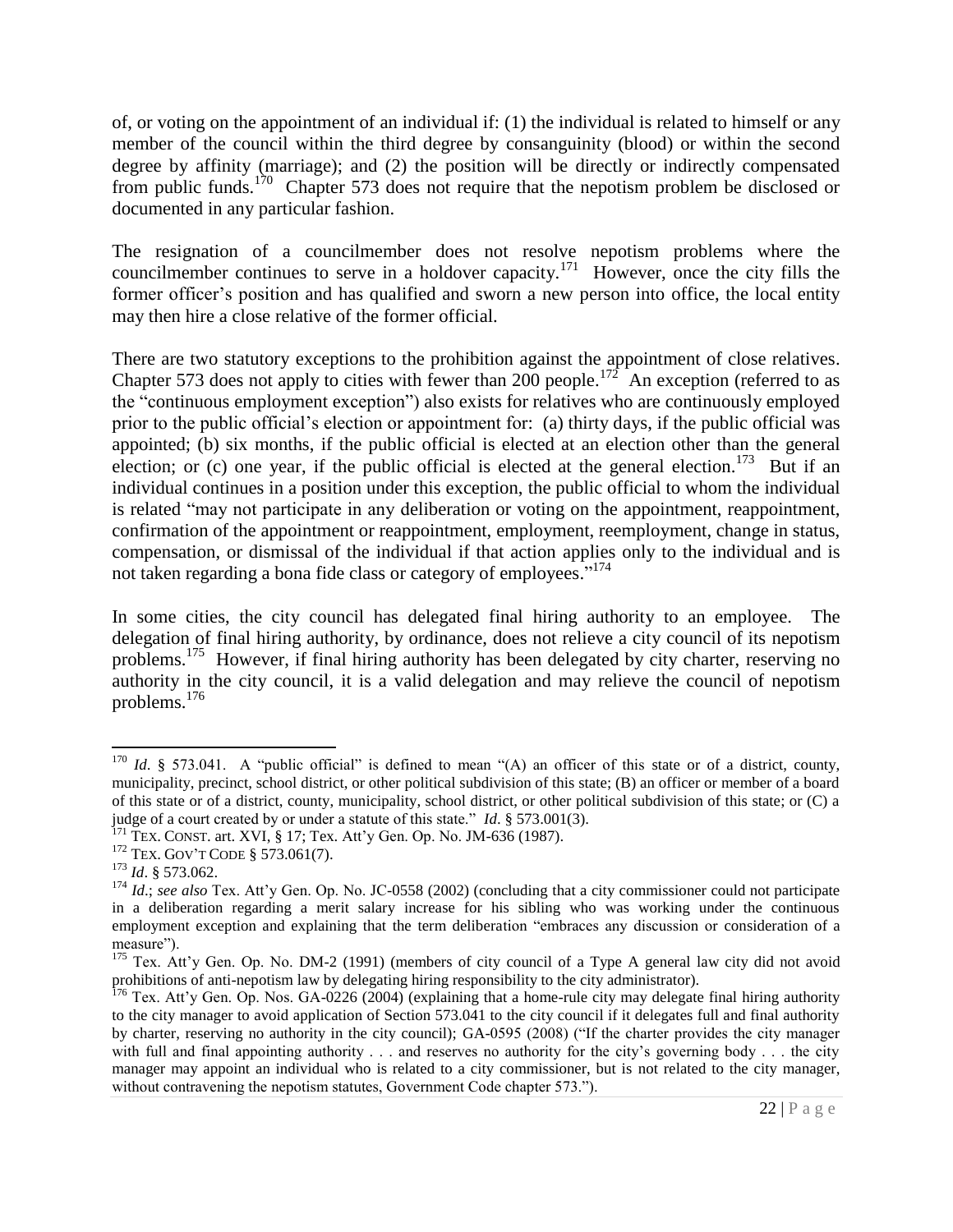In addition to placing prohibitions on the hiring of close relatives, Chapter 573 prohibits a public official from trading nepotistic appointments.<sup>177</sup> For instance, a city councilmember is official from trading nepotistic appointments.<sup>177</sup> prohibited from appointing an individual who is closely related to a county commissioner where there is an understanding that the county commissioner will return the favor by hiring the city councilmember's close relative.

Chapter 573 also contains prohibitions applicable to candidates. A candidate is prohibited from taking "affirmative action to influence the following individuals regarding the appointment, reappointment, confirmation of the appointment or reappointment, employment, reemployment, change in status, compensation, or dismissal of another individual related to the candidate within" the third degree by blood or second degree by marriage: (1) an employee of the office to which the candidate seeks election; or (2) an employee or officer of the governmental body to which the candidate seeks election.<sup>178</sup>

Noncompliance with Chapter 573 may subject the appointing officer(s) to severe consequences including removal from office and criminal sanctions.<sup>1</sup>

A more detailed discussion of the state nepotism law is available here: [https://www.tml.org/p/Texas%20Nepotism%20Laws%20Made%20Easy%202016.pdf.](https://www.tml.org/p/Texas%20Nepotism%20Laws%20Made%20Easy%202016.pdf)

# **VI. PENAL CODE PROVSIONS**

There are various provisions of the Texas Penal Code commonly used to prosecute crimes related to government and government officials. This section highlights some of these provisions.

# **A. Bribery, Gifts, and Honorariums**

Chapter 36 of the Texas Penal Code, entitled "Bribery and Corrupt Influences," proscribes certain conduct such as bribery, coercion of a public servant or voter, attempts to influence the outcome of certain proceedings, and tampering with a witness.<sup>180</sup> The Chapter deals generally with offenses involving a "public servant," which is defined to include a person elected, selected, appointed, employed or otherwise designated as an "officer, employee, or agent of government," which includes a city.<sup>181</sup> The Texas Ethics Commission is authorized to prepare written advisory opinions regarding Chapter  $36^{182}$  and those opinions are available on the Commission's Web site: [https://www.ethics.state.tx.us/.](https://www.ethics.state.tx.us/)

 $\overline{a}$ <sup>177</sup> TEX. GOV'T CODE § 573.044.

<sup>178</sup> *Id*. § 573.042.

<sup>179</sup> *Id.* §§ 573.081–.084.

<sup>180</sup> TEX. PENAL CODE §§ 36.01–.10.

 $181$  *Id.* §§ 1.07(24)(B), (41)(A).

<sup>&</sup>lt;sup>182</sup> TEX. GOV'T CODE § 571.091(a)(8).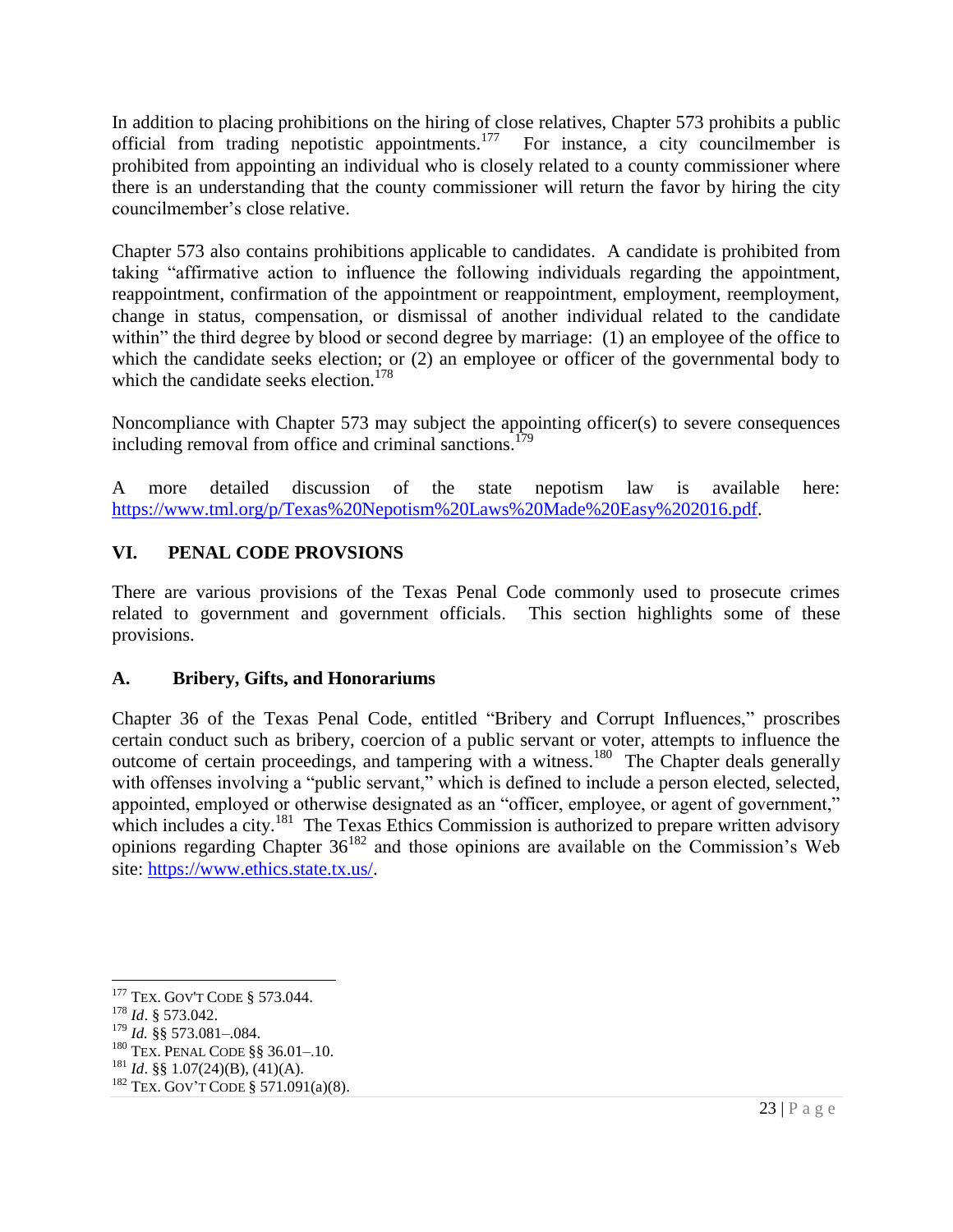#### **1. Bribery**

"A person commits the offense of bribery if he intentionally or knowingly offers, confers, or agrees to confer on another, or solicits, accepts, or agrees to accept from another any benefit as consideration for the recipient's decision, opinion, recommendation, vote, or other exercise of discretion as a public servant."<sup>183</sup> It is no defense to prosecution that a person whom the actor sought to influence was not qualified to act in the desired manner because he had not assumed office or, for some other reason, lacked jurisdiction.<sup>184</sup>

A "benefit" is anything reasonably regarded as pecuniary gain or advantage, including benefit to any other person in whose welfare the beneficiary has a direct and substantial interest (such as a relative or business partner).<sup>185</sup> At least one Texas Court has indicated that the term should be broadly construed to promote justice.<sup>186</sup>

The offense of bribery is a second degree felony.<sup>187</sup>

#### **2. Honorariums and Other Gifts**

A councilmember may not solicit, accept, or agree to accept an honorarium in consideration for services that the member would not have been requested to provide but for the member's official position or duties.<sup>188</sup> The term "'honorarium' is commonly understood to be 'a payment in recognition of acts or professional services for which custom or propriety forbids a price to be set.'"<sup>189</sup> An honorarium may include such things as fees for speaking, fees for teaching, severance pay, and moving expenses.<sup>190</sup>

Not included in the honorarium prohibition are: (1) transportation and lodging expenses in connection with conferences or similar events where the councilmember provides services (e.g., addressing the audience) so long as the service is more than merely perfunctory (i.e., superficial); and (2) meals provided in connection with an event described in  $(1)$  above.<sup>191</sup>

A councilmember may not solicit, accept, or agree to accept *any* benefit from a person the councilmember knows is interested in or likely to become interested in any contract, purchase,

 $\overline{a}$ 

<sup>183</sup> *Valencia v. State*, No. 13-02-020-CR, 2004 WL 1416239 at \*2 (Tex. App.—Corpus Christi June 24, 2004, pet. ref'd)(not desig. for pub.); *see also* TEX. PENAL CODE § 36.02.

<sup>184</sup> TEX. PENAL CODE § 36.02(b).

<sup>185</sup> *Id*. § 36.01(3).

<sup>186</sup> *Valencia v. State*, No. 13-02-020-CR, 2004 WL 1416239 at \*3 (Tex. App.—Corpus Christi June 24, 2004, pet. ref'd)(not design. for pub.)(concluding that the offer to vote for or recommend the appointment of someone for a constable position is commensurate with an offer of a "benefit"); *but see Gándara v. State*, No. 08-15-00201-CR, 2016 WL 6780081 (Tex. App.—El Paso Nov. 16, 2016) (concluding that a sitting councilmember's solicitation of a local business for public support of the city's annexation in exchange for his efforts to "mediate" or "spearhead" favorable initiatives for the business did not constitute bribery).

<sup>187</sup> TEX. PENAL CODE § 36.02(e).

<sup>188</sup> *Id*. § 36.07(a); Texas Ethics Comm'n Op. No. 173 (1993).

<sup>189</sup> Tex. Att'y Gen. Op. No. GA-0354 (2005).

<sup>190</sup> *Id*.

<sup>191</sup> TEX. PENAL CODE § 36.07(b).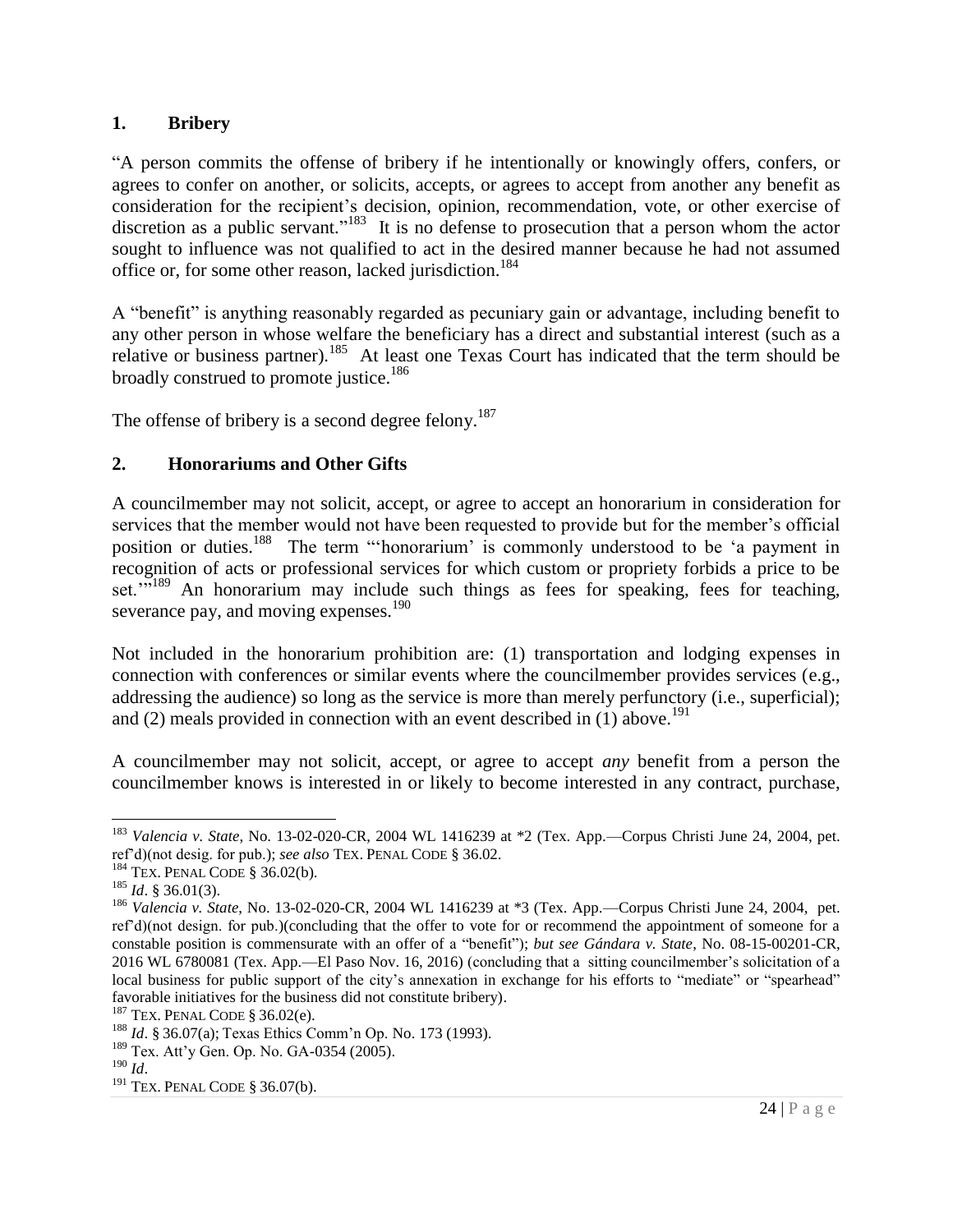payment, claims, or transaction involving the exercise of the member's discretion.<sup>192</sup> Texas Penal Code Section 36.10 carves out exceptions under which a city official may accept certain gifts or benefits, including:

(1) fees prescribed by law to be received by a councilmember or any other benefit to which the member is lawfully entitled or for which he gives legitimate consideration in a capacity other than as a councilmember (e.g., a jury duty fee);

(2) gifts given by a person with whom the councilmember has a familial, personal, business or professional relationship, independent of the member's official status (e.g., birthday gift from a family member);

(3) certain benefits for which the councilmember files a statement under Chapter 572, Government Code, or a report under Title 15 of the Texas Election Code (TEX. ELEC. CODE § 251.001 *et seq*.);

(4) political contributions as defined by Title 15 of the Texas Election Code (TEX. ELEC. CODE § 251.001 *et seq*.);

(5) items with a value of less than \$50, excluding cash or a negotiable instrument (e.g., a  $check)$ ;<sup>193</sup>

(6) items issued by a governmental entity that allows the use of property or facilities owned, leased, or operated by the governmental entity;

(7) transportation, lodging, and meals that are allowed under the honorarium prohibition (Penal Code § 36.07(b));

(8) certain complimentary legal advice or legal services rendered to a public servant who is a first responder; and

(9) food, lodging, transportation, or entertainment accepted as a guest, if the donee is required by law to report those items.<sup>194</sup>

 $\overline{\phantom{a}}$ <sup>192</sup> *Id*. § 36.08(d); *see also* Tex. Att'y Gen. Op. No. KP-0003 (2015) (concluding it is a fact question as to whether a sheriff, who has no authority to accept donations from the public to the county, engaged in illegal solicitation by attempting to raise funds to purchase scanning sonar for use in a lake patrol program). Texas Ethics Commission Opinion No. 543 (2017) concluded that, based on the facts described in the opinion, the executive director of a state agency would not receive an "honorarium" for purposes of Section 36.07(a) of the Penal Code or a "benefit" for purposes of Section 36.08 of the Penal Code by accepting a reimbursement of certain travel expenses that are payable by the state agency. The executive director would not be required to report the reimbursement on a personal financial statement.

<sup>&</sup>lt;sup>193</sup>A prepaid debit card or gift card is considered to be cash for purposes of Section  $36.10(a)(6)$  of the Penal Code. Tex. Ethics Comm'n Op. No. 541 (2017).

<sup>194</sup> TEX. PENAL CODE § 36.10.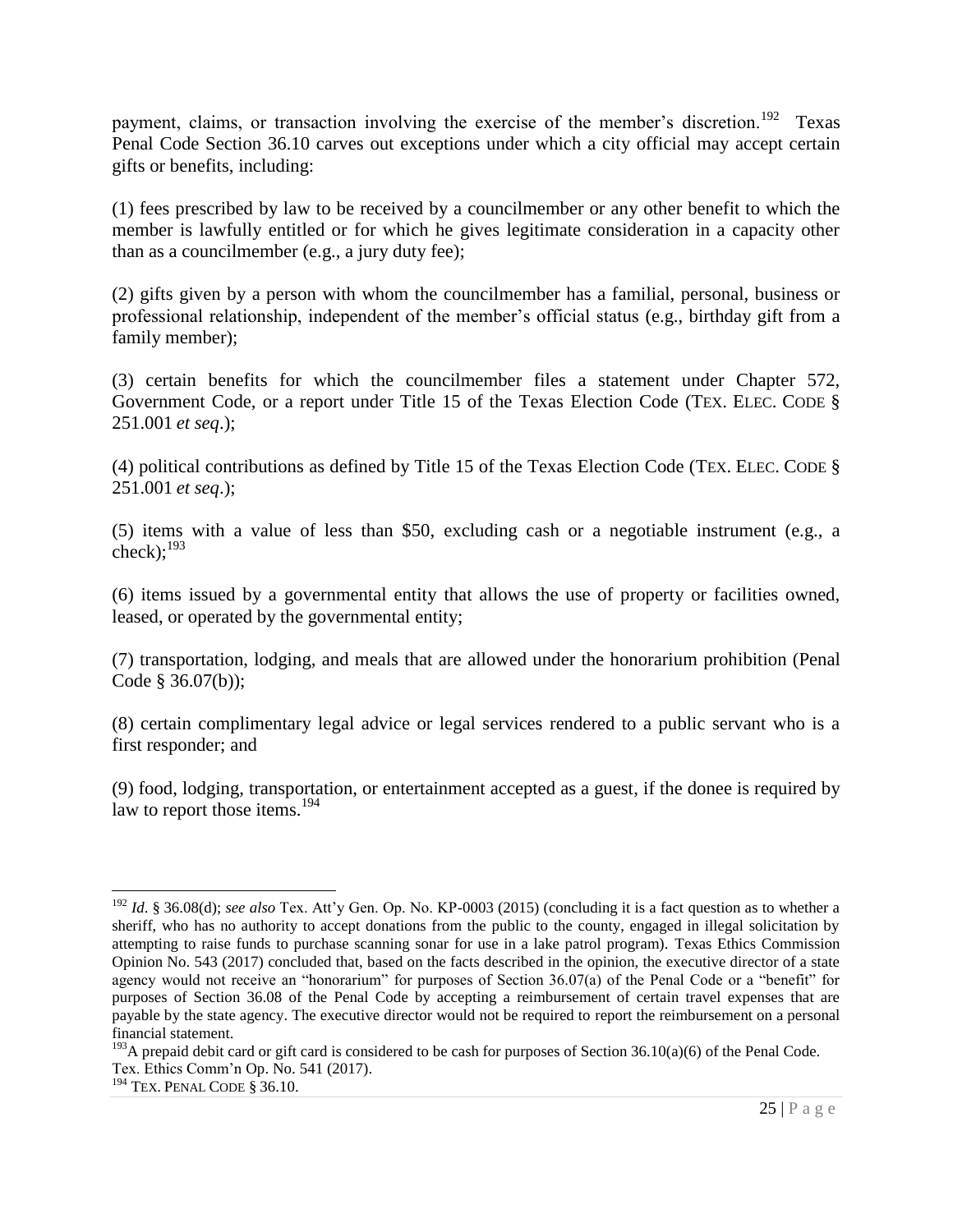If a city official receives an unsolicited benefit from someone under the official's jurisdiction that he is prohibited from accepting under Texas Penal Code Section 36.08, he may donate the benefit to a governmental entity that has the authority to accept the gift or may donate the benefit to a recognized tax-exempt charitable organization formed for educational, religious, or scientific purposes.<sup>195</sup>

A violation of either of the bribery and gift laws described above is a Class A misdemeanor.<sup>196</sup> There are no specific provisions in Chapter 36 of the Texas Penal Code providing for removal of a public official or employee due to a conviction under these laws. However, such a conviction may be grounds for removal under the "official misconduct" provisions of Texas Local Government Code Sections 21.025(a)(2) and 21.031(a) or through a recall or other removal action authorized by a city charter.

# **B. Falsification of Government Documents and the Misuse of Information**

City officials have access to and responsibility for documents and information. For instance, under the Public Information Act, a councilmember acting in his official capacity may review records of the city without implicating the PIA's prohibition against selective disclosure.<sup>197</sup> And under the Open Meetings Act, a councilmember may participate in a closed session to discuss the purchase or lease of real property.<sup>198</sup> Once privy to information or documents not available to the public, it is important for a councilmember to understand what liability he or she may have in regard to those documents and that information.

# **1. Falsification of Governmental Records**

Penal Code Section 37.10 works to prevent, among other things, the falsification of governmental records. A governmental record is broadly defined to include, among other things, anything belonging to, received by, or kept by government for information, including court and election records.<sup>199</sup>

The following activities are prohibited: (1) knowingly making a false entry in or false alteration of a governmental record; (2) making, presenting, or using a record, document or thing with knowledge of its falsity and an intent that it be taken as a legitimate government record; (3) intentionally destroying, concealing, removing or impairing the truth, legibility, or availability of a governmental record; (4) possessing, selling, or offering to sell a governmental record or blank form with the intent that it be used unlawfully; (5) making, presenting, or using a governmental

l

<sup>195</sup> *Id*. § 36.08(i).

<sup>196</sup> *Id*. §§ 36.07(c), 36.08(h).

<sup>197</sup> *See, e.g.*, Tex. Att'y Gen. Op. No. JM-119 (1983) at 2 ("[W]hen a trustee of a community college district, acting in his official capacity, requests information maintained by the district, he is not a member of the 'public' for purposes of the Open Records Act."); Open Records Decision No. 666 at 2 (2000) ("[A] member of a governmental body who is acting in his or her official capacity is not a member of the public for purposes of access to information in the governmental body's possession. Thus, an authorized official may review records of the governmental body without implicating the Act's prohibition against selective disclosure.").

<sup>198</sup> TEX. GOV'T CODE § 551.072.

<sup>199</sup> TEX. PENAL CODE § 37.01(2).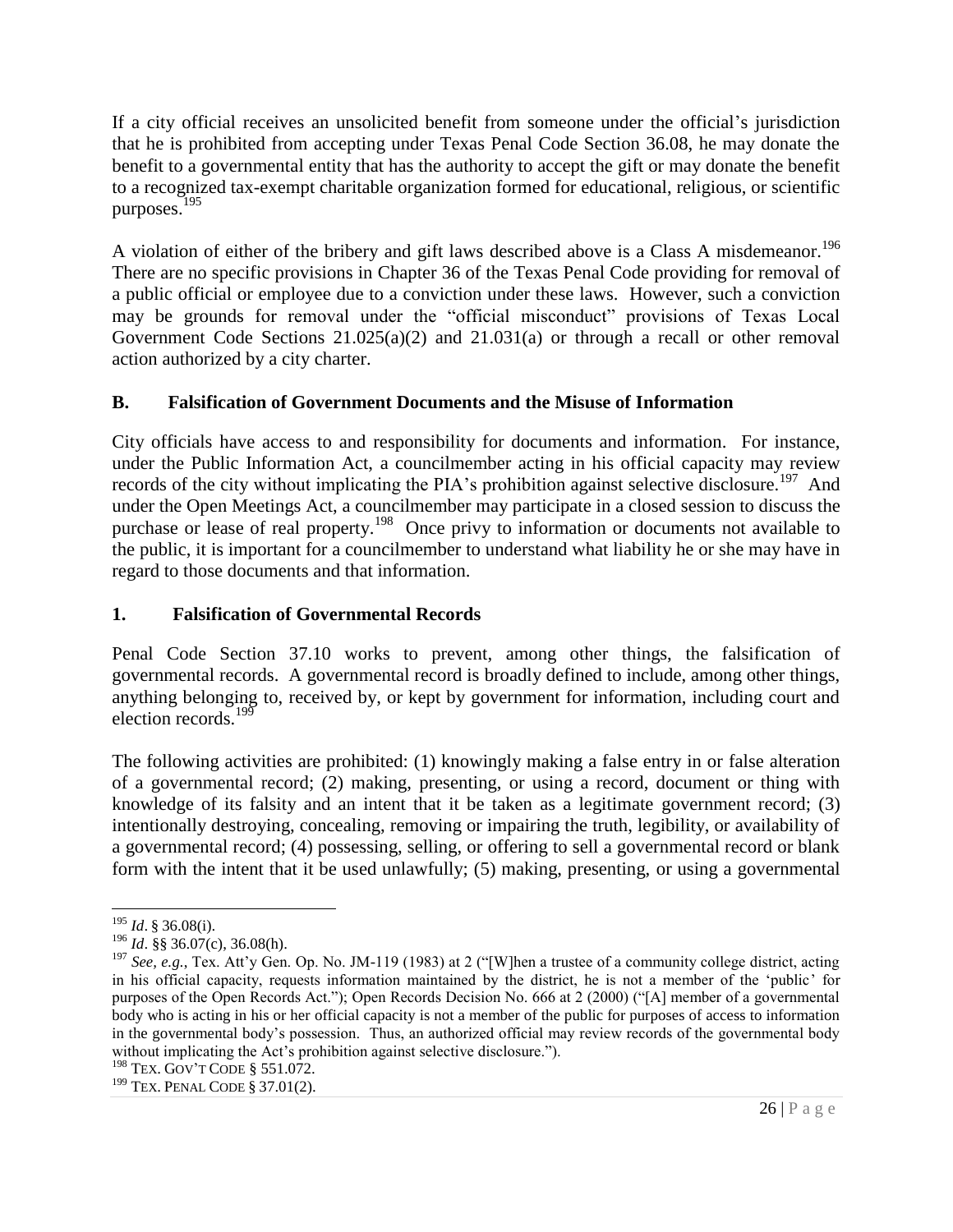record with knowledge of its falsity; or (6) possessing, selling, or offering to sell a governmental record or blank form with knowledge that it was obtained unlawfully.<sup>200</sup>

A violation of Section 37.10 can range from a misdemeanor to a third degree felony, depending upon the intent of the actor and type of record involved.

# **2. Misuse of Official Information**

Penal Code Section 39.06 proscribes the misuse of official information. A public servant commits an offense if, in reliance on information to which he has access by virtue of his office or employment and that has not been made public, he: (1) acquires or helps another acquire a pecuniary interest in any property, transaction, or enterprise that may be affected by the information; (2) speculates or helps another speculate on the basis of the information; or (3) coerces another into suppressing or failing to report that information to a law enforcement agency.<sup>201</sup>

A public servant commits an offense if, with intent to obtain a benefit or intent to harm or defraud another, he discloses or uses information for a nongovernmental purpose that: (1) he has access to by means of his office or employment; and (2) is not public.<sup>202</sup> Conversely, a person commits an offense if, with intent to obtain a benefit or intent to harm or defraud another, he solicits or receives from a public servant information that: (1) the public servant has access to by mean of his office or employment; and  $(2)$  is not public.<sup>203</sup>

For purposes of this statute, "information that has not been made public" is information to which the public does not generally have access, and that is prohibited from disclosure under Chapter 552 of the Government Code (the Public Information Act),  $^{204}$  such as the social security number of a peace officer where the officer has chosen to restrict access to that information or the proprietary information received from a third party in response to a request for proposals.

Coercing an employee into suppressing or failing to report information is a Class C misdemeanor.<sup>205</sup> Otherwise, the misuse of official information is a felony, the degree of which depends on the net pecuniary gain.<sup>206</sup>

# **3. Fraudulent Use or Possession of Identifying Information**

Penal Code Section 32.51 prohibits the fraudulent use or possession of identifying information (e.g., social security number, date of birth, fingerprints, bank account number). It is an offense, with the intent to harm or defraud another, to obtain, possess, transfer or use an item of (1) identifying information of another person without that person's consent; (2) information

- <sup>201</sup> *Id*. § 39.06(a).
- <sup>202</sup> *Id*. § 39.06(b).
- <sup>203</sup> *Id*. § 39.06(c).
- <sup>204</sup> *Id*. § 39.06(d).
- <sup>205</sup> *Id*. § 39.06(f). <sup>206</sup> *Id*. § 39.06(e).

l <sup>200</sup> *Id*. § 37.10(a).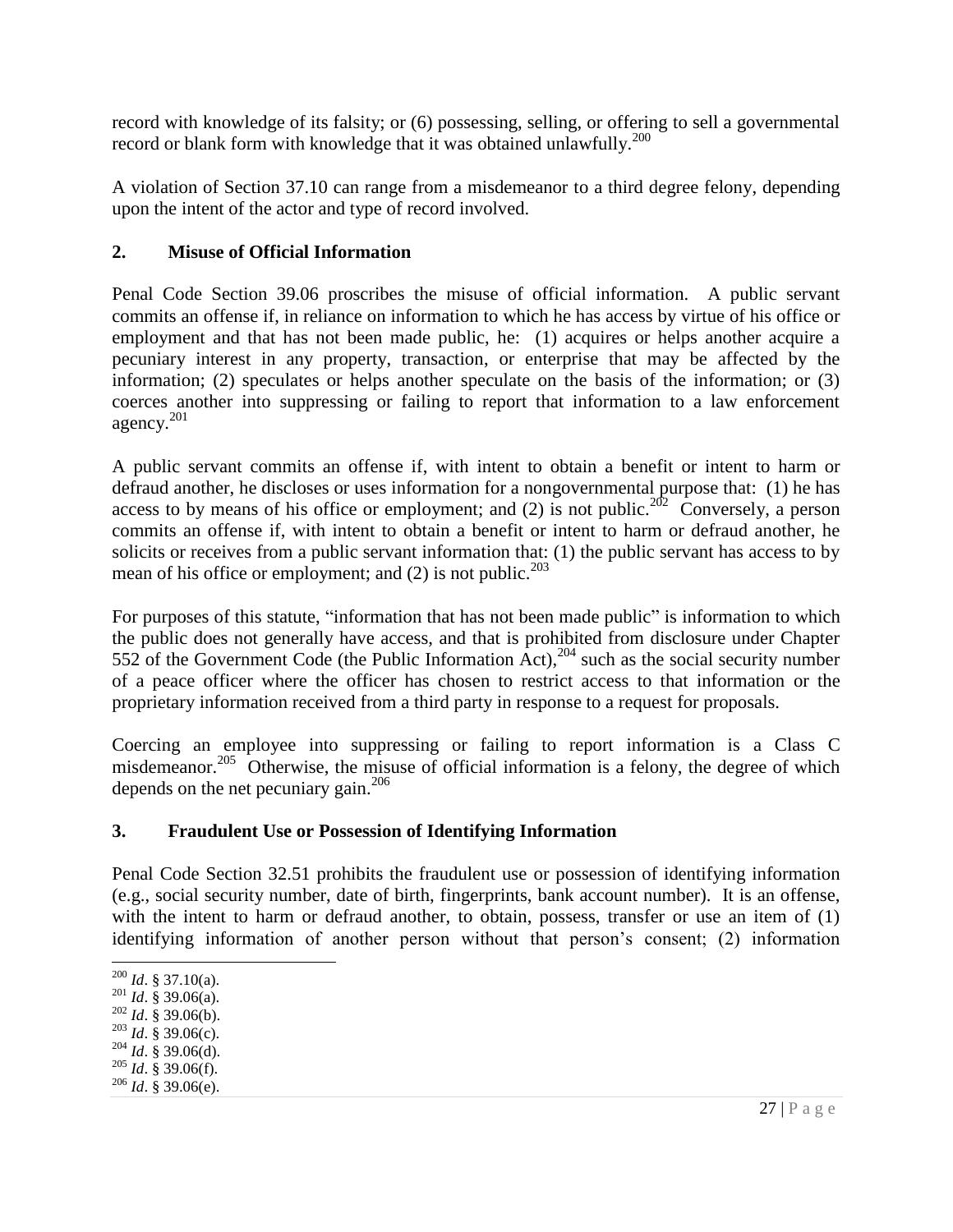concerning a deceased person if obtained, possessed, transferred or used without legal authorization; or (3) identifying information of a child younger than eighteen years.  $207$  An offense is a felony.<sup>208</sup>

## **C. Abuse of Official Capacity**

A public servant may not intentionally or knowingly, with the intent to obtain a benefit or harm or defraud another, violate a law relating to the public servant's office or employment.<sup>209</sup> This provision may be best described as a "catch all" for bad government officials and because of its broad language may be used to attach a criminal penalty to varied conduct that may not have another criminal statute tied to it. A violation of this prohibition is a Class A misdemeanor.

A public servant may not intentionally or knowingly, with the intent to obtain a benefit or harm or defraud another, misuse government property, services, personnel or other thing of value belonging to the government that has come into the public servant's custody or possession by virtue of his office or employment.<sup>210</sup> For instance, a city councilmember may not use city staff to gather information for use in a reelection campaign<sup>211</sup> or use city funds to purchase paint for use on his house.<sup>212</sup> Items such as frequent flyer miles, rental car or hotel discounts, or food coupons are *not* things of value belonging to the government for the purposes of Penal Code section 39.02.<sup>213</sup>

The penalty for misusing government property, services, or personnel varies, depending upon the value of the thing misused:

- Class C misdemeanor if the value is less than \$100;
- Class B misdemeanor if the value is \$100 or more but less than \$750;
- Class A misdemeanor if the value is \$750 or more but less than \$2,500;
- State jail felony if the value is \$2,500 or more but less than \$30,000;
- Third degree felony if the value is \$30,000 or more but less than \$150,000;
- Second degree felony if the value is \$150,000 or more but less than \$300,000; and
- First degree felony if the value is  $$300,000$  or more.<sup>214</sup>

 $\overline{\phantom{a}}$ 

<sup>214</sup> *Id*. § 39.02(c).

<sup>207</sup> *Id*. § 32.51(b).

<sup>208</sup> *Id*. § 32.51(c).

<sup>209</sup> *Id*. § 39.02(a).

<sup>210</sup> *Id*.

<sup>&</sup>lt;sup>211</sup> See Tex. Ethics Comm'n Op. Nos. 522 (2014) (concluding that the work time of state employees is a thing of value belonging to the state and may not be misused by state employees or members of the legislature; and the use of a legislative employee's work time for purely personal activities would not further a state purpose and would constitute a misuse), 431 (2000) (concluding that it is a misuse of state resources for a legislator to use legislative staff members to gather information for use at a campaign fundraiser).

<sup>212</sup> *See State v. Trevino*, 930 S.W.2d 713, 714 (Tex. App.—Corpus Christi 1996, pet. ref'd) (describing the indictment of a city maintenance director who instructed employees to purchase paint for use to paint the city manager's home).

<sup>213</sup> TEX. PENAL CODE § 39.02(d).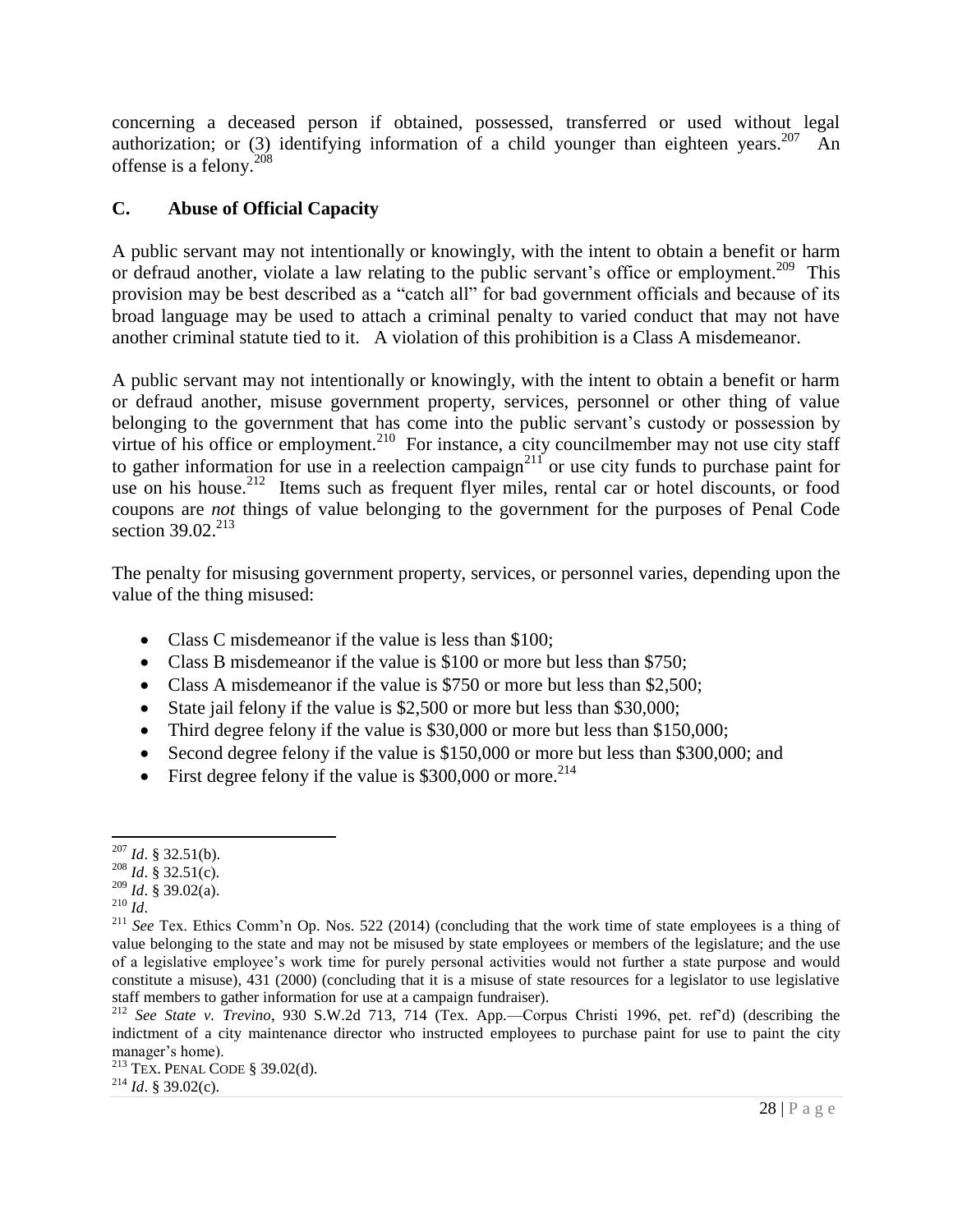#### **D. Official Oppression**

A public servant commits an offense by acting under color of his office or employment to intentionally: (1) subject another person to mistreatment, arrest, detention, search, seizure, dispossession, assessment, or lien that the public servant knows is unlawful; (2) deny or impede another person in the exercise or enjoyment of a right, privilege, power, or immunity, knowing his conduct is unlawful; or  $(3)$  subject another to sexual harassment.<sup>215</sup> These offenses constitute a Class A misdemeanor, except that it's a third degree felony if the public servant tries to impair the accuracy of data reported to the Texas Education Agency through the Public Education Information Management System. 216

#### **E. Forgery**

To "forge" something means to alter, make complete, execute, or authenticate any writing so that it purports: (1) to be the act of a person who did not authorize that act; (2) to have been executed at a time, place, or in a sequence other than was in fact the case; or (3) to be a copy of an original when no such original exists.<sup>217</sup> The term also means to issue, transfer, register the transfer of, pass, publish, or otherwise utter a writing that is forged or to possess the same.<sup>218</sup>

It is an offense to forge a writing with the intent to defraud or harm another.<sup>219</sup> An offense ranges from a misdemeanor to a felony. With certain exceptions, it is a third degree felony to forge a writing that is or purports to be a license, certificate, permit, seal, title, letter of patent, or similar document issued by government, by another state, or by the United States.<sup>220</sup> And a person is presumed to intend to defraud or harm another if the person acts with respect to two or more writings of the same type and if each writing is one of the government writings listed above. $221$ 

# **F. Theft**

It is unlawful to appropriate property with the intent to deprive the owner of the property.<sup>222</sup> There is a value ladder to determine the punishment range such that the higher the value of the property stolen, the more severe the punishment. An offense is increased to the next higher category of offense if: (1) the actor was a public servant at the time of the offense and the property appropriated came into the actor's custody, possession, or control by virtue of his status as a public servant; or (2) the actor was in a contractual relationship with government at the time of the offense and the property appropriated came into the actor's custody, possession, or control by virtue of that contractual relationship. $^{223}$ 

- $\overline{a}$ <sup>215</sup> *Id*. § 39.03(a).
- <sup>216</sup> *Id*. § 39.03(d).
- <sup>217</sup> *Id*. § 32.21(a).
- <sup>218</sup> *Id*.
- <sup>219</sup> *Id*. § 32.21(b).  $^{220}$  *Id.* § 32.21(e).
- <sup>221</sup> *Id*. § 32.21(f).
- <sup>222</sup> *Id*. § 31.03(a).
- <sup>223</sup> *Id*. § 31.03(f).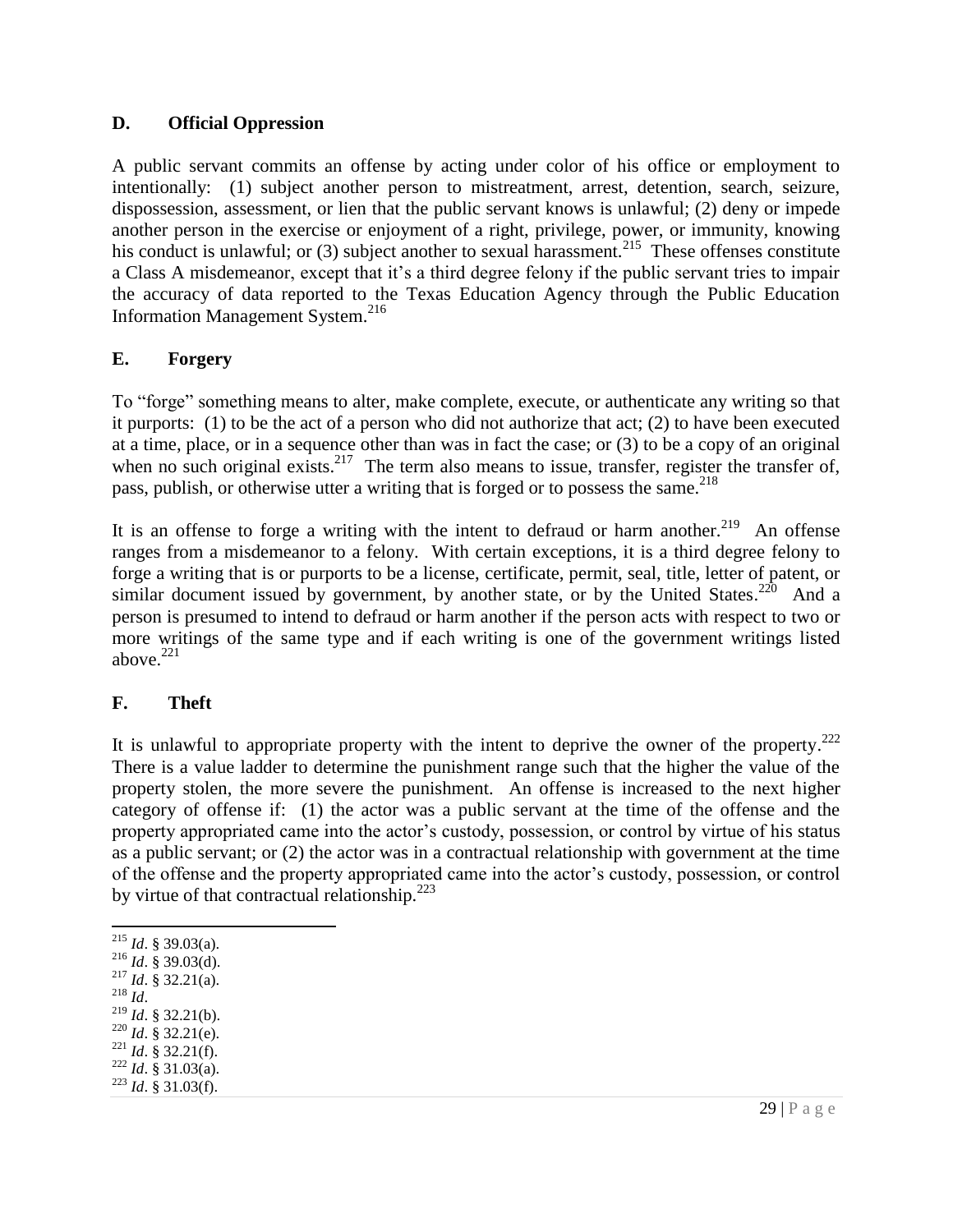#### **VII. CEMETERIES**

Cities with cemeteries should be aware that an officer, agent, or employee of a city commits a criminal offense (ranging from a Class A misdemeanor to a second degree felony) if the person:

(1) engages in a business for cemetery purposes other than through a corporation organized for that purpose, if a corporation is required by law;

(2) fails or refuses to keep records of interment as required by state law;

(3) sells, offers to sell, or advertises for sale a plot or the exclusive right of sepulture in a plot for purposes of speculation or investment;

(4) represents through advertising or printed material that a retail department will be established for the resale of the plots of plot purchasers, that improvements will be made in the cemetery, or that merchandise or services will be furnished to a plot owner, unless adequate funds or reserves are created by the cemetery organization for the represented purpose;

(5) makes more than one interment in a plot in a cemetery operated by a cemetery organization other than as provided by law;

(6) removes remains from a plot in a cemetery operated by a cemetery organization without complying with state law;

(7) offers or receives monetary inducement to solicit business for a cemetery broker;

(8) fails or refuses to keep records of sales or resales or to collect and remit fees as required by state law; or

(9) fails or refuses to register as a cemetery broker as required by state law.<sup>224</sup>

There are additional prohibitions placed on officers, agents, and employees of cemetery organizations.<sup>225</sup> The Finance Commission of Texas is authorized to adopt rules to implement these prohibitions.<sup>226</sup>

#### **VIII. POLITICAL CONTRIBUTIONS, POLITICAL ADVERTISING, AND CAMPAIGN COMMUNICATIONS**

The Texas Ethics Commission (TEC) is the best source of information for a candidate or an official regarding unlawful political contributions, political advertising, and campaign communications because TEC is charged by state law with administering and enforcing Title 15 of the Election Code (TEX. ELEC. CODE  $\S$  251 *et seq.*) which governs these matters.<sup>227</sup> That said, the following discussion highlights several key provisions of which candidates and officials should be aware.

l  $224$  Tex. Health & Safety Code § 711.052.

<sup>&</sup>lt;sup>225</sup> *Id.* § 711.001(7) (defining "cemetery organization" to mean: (1) an unincorporated association of plot owners not operated for profit that is authorized by its articles of association to conduct a business for cemetery purposes; or (2) a corporation, as defined by Section 712.001(b)(3), that is authorized by its certificate of formation or its registration to conduct a business for cemetery purposes).

<sup>226</sup> *Id*. § 711.012.

<sup>&</sup>lt;sup>227</sup> TEX. GOV'T CODE § 571.061(a)(3).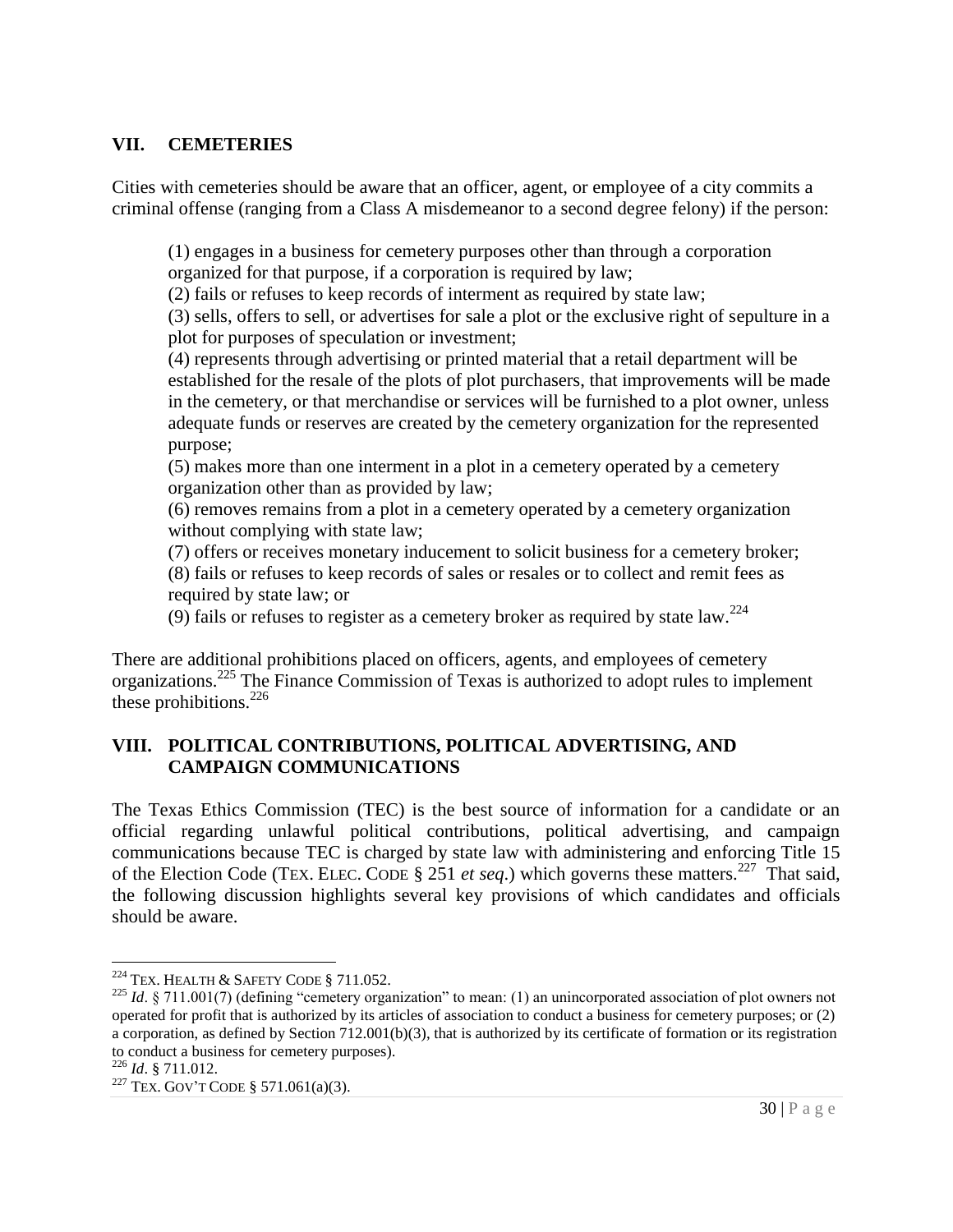## **A. Political Contributions**

There are various prohibitions related to making and accepting political contributions, including prohibitions against accepting contributions without a campaign treasurer appointment in effect<sup>228</sup> and accepting cash contributions that exceed  $$100.<sup>229</sup>$  Violations of these two prohibitions are Class A misdemeanors. The Election Code also prohibits the conversion of political contributions for personal use.<sup>230</sup>

Chapter 253 of the Election Code provides not only criminal, but also civil liability for violations of its provisions. For instance, a person who knowingly makes or accepts a campaign contribution in violation of Chapter 253 may have to pay an opposing candidate damages amounting to twice the value of the unlawful contribution or expenditure and attorney's fees.<sup>231</sup>

## **B. Political Advertising and Campaign Communications**

Certain disclosures must be made in relation to political advertising. "[P]olitical advertising that contains express advocacy is required to include a disclosure statement. The person who causes the political advertising to be published, distributed, or broadcast is responsible for including the disclosure statement."<sup>232</sup> A violation may result in a civil penalty in an amount determined by the TEC.

There are restrictions on the contents of political advertising and campaign communications. Political advertising and campaign communications must not misrepresent a person's identity or title or the source of the advertising or communication.<sup>233</sup> A violation is a misdemeanor offense.<sup>234</sup> A TEC publication entitled "Political Advertising: What You Need to Know" is available at [https://www.ethics.state.tx.us/guides/Bpolad.pdf.](https://www.ethics.state.tx.us/guides/Bpolad.pdf)

There are restrictions on the use of a city's internal mail system to distribute political advertising. Officers and employees of a city are prohibited from knowingly using or authorizing the use of an internal mail system for the distribution of political advertising.<sup>235</sup> The prohibition does not apply to use of the city's mail system to distribute political advertising that: (1) is delivered to the city's premises through the U.S. postal service; or (2) is the subject of or related to an investigation, hearing, or other official proceeding of the city.<sup>236</sup> A violation of the prohibition is a Class A misdemeanor. $237$ 

 $\overline{\phantom{a}}$ <sup>228</sup> TEX. ELEC. CODE § 253.031.

<sup>229</sup> *Id*. § 253.033.

<sup>230</sup> *Id*. § 253.035.

<sup>231</sup> *Id*. § 253.131.

<sup>232</sup> TEX. ETHICS COMM'N, POLITICAL ADVERTISING: WHAT YOU NEED TO KNOW (Jan. 1, 2017), *available at <https://www.ethics.state.tx.us/guides/Bpolad.pdf>*; *see also* TEX. ELEC. CODE § 255.001. There are certain exceptions to these rules.

<sup>233</sup> *Id*. §§ 255.004–.006.

 $^{234}$  *Id.* 

<sup>235</sup> *Id*. § 255.0031.

<sup>236</sup> *Id*.  $^{237}$  *Id.*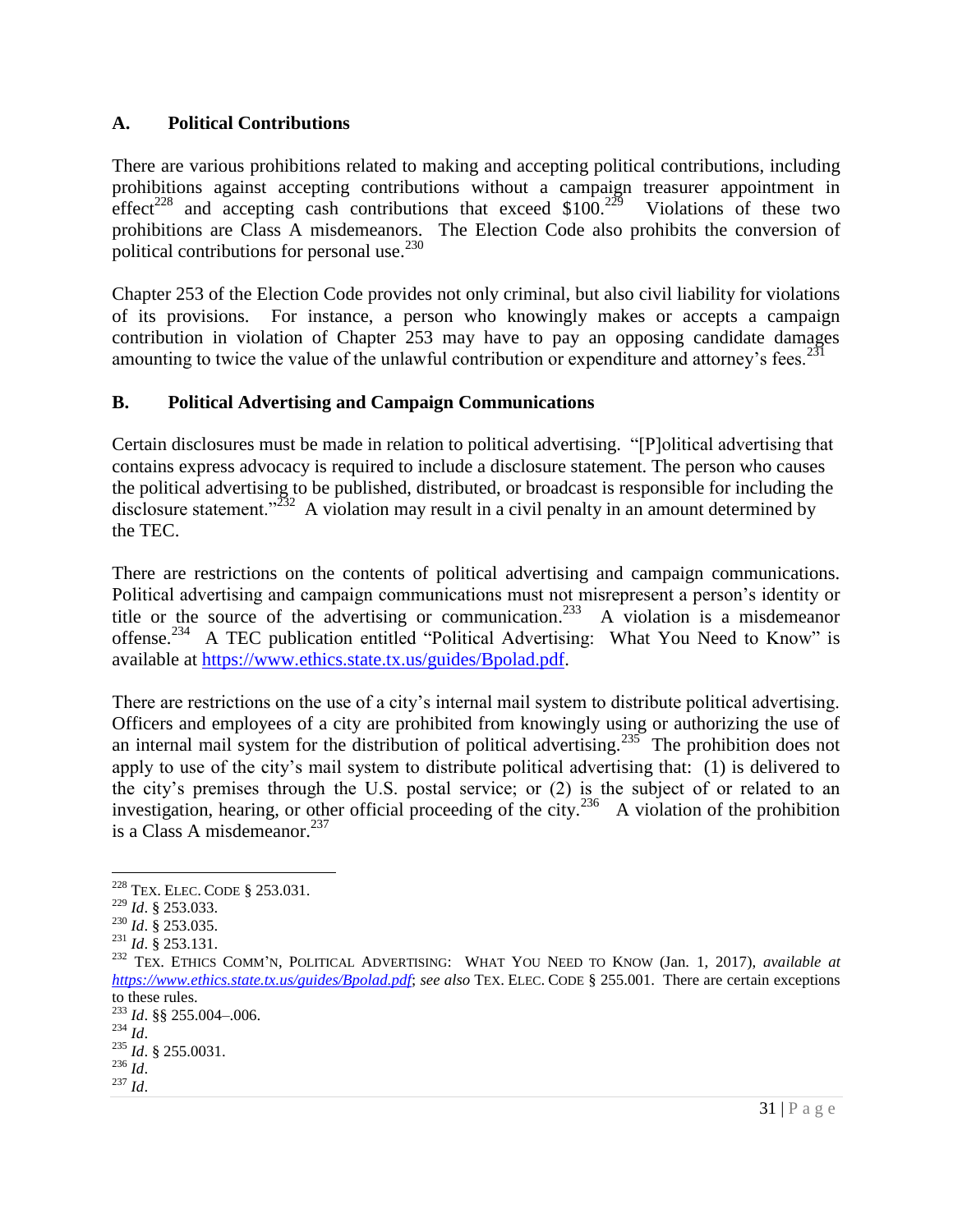Finally, it is important for a city official to understand the limitations on spending public funds (i.e., city funds) for political advertising. City officers and employees are prohibited from knowingly spending city funds for political advertising. The prohibition does not apply to a communication that factually describes the purpose of a measure so long as it does not advocate the passage or defeat of the measure.<sup>238</sup> A permissible communication may not, however, contain false information that is likely to influence a voter to vote for or against the measure.<sup>239</sup> A violation of these prohibitions is a Class A misdemeanor. Additionally, an officer or employee could be fined by the TEC. A city council that has ordered an election on a measure (e.g., a bond election), may request the TEC to issue a written advisory opinion as to whether a particular communication violates these prohibitions and the written opinion, among other things, serves as an affirmative defense to prosecution or imposition of a civil penalty. A TEC publication entitled "A Short Guide to the Prohibition Against Using Political Subdivision Resources for Political Advertising in Connection with an Election" is available at [https://www.ethics.state.tx.us/pamphlet/Bpad\\_pol.pdf.](https://www.ethics.state.tx.us/pamphlet/Bpad_pol.pdf)

# **IX. RANGES OF PUNISHMENT**

Following is a list of the various levels of punishment prescribed by the Texas Penal Code and referenced throughout this Primer:

- Class C Misdemeanor punishable by a fine not to exceed  $$500.<sup>240</sup>$
- Class B Misdemeanor– punishable by a fine not to exceed \$2,000, confinement in jail for a term not to exceed  $180$  days, or both.<sup>241</sup>
- Class A Misdemeanor– punishable by a fine not to exceed \$4,000, confinement in jail for a term not to exceed one year, or both. $^{242}$
- State Jail Felony−generally punishable by confinement in jail for a term of not more than two years or less than 180 days, a fine not to exceed \$10,000, or both. $^{243}$
- Third Degree Felony−punishable by imprisonment for a term of not more than ten years or less than two years, a fine not to exceed \$10,000, or both.<sup>244</sup>
- Second Degree Felony−punishable by imprisonment for a term of not more than twenty years or less than two years, a fine not to exceed \$10,000, or both.<sup>245</sup>
- First Degree Felony−punishable by imprisonment for life or for any term of not more than 99 years or less than 5 years, a fine not to exceed \$10,000, or both.<sup>246</sup>

 $\overline{a}$ <sup>238</sup> *Id*. § 255.003. <sup>239</sup> *Id*.  $^{240}$  TEX. PENAL CODE  $\mathcal{\S}$  12.23. <sup>241</sup> *Id*. § 12.22. <sup>242</sup> *Id*. § 12.21. <sup>243</sup> *Id*. § 12.35. <sup>244</sup> *Id*. § 12.34. <sup>245</sup> *Id*. § 12.33. <sup>246</sup> *Id*. § 12.32.